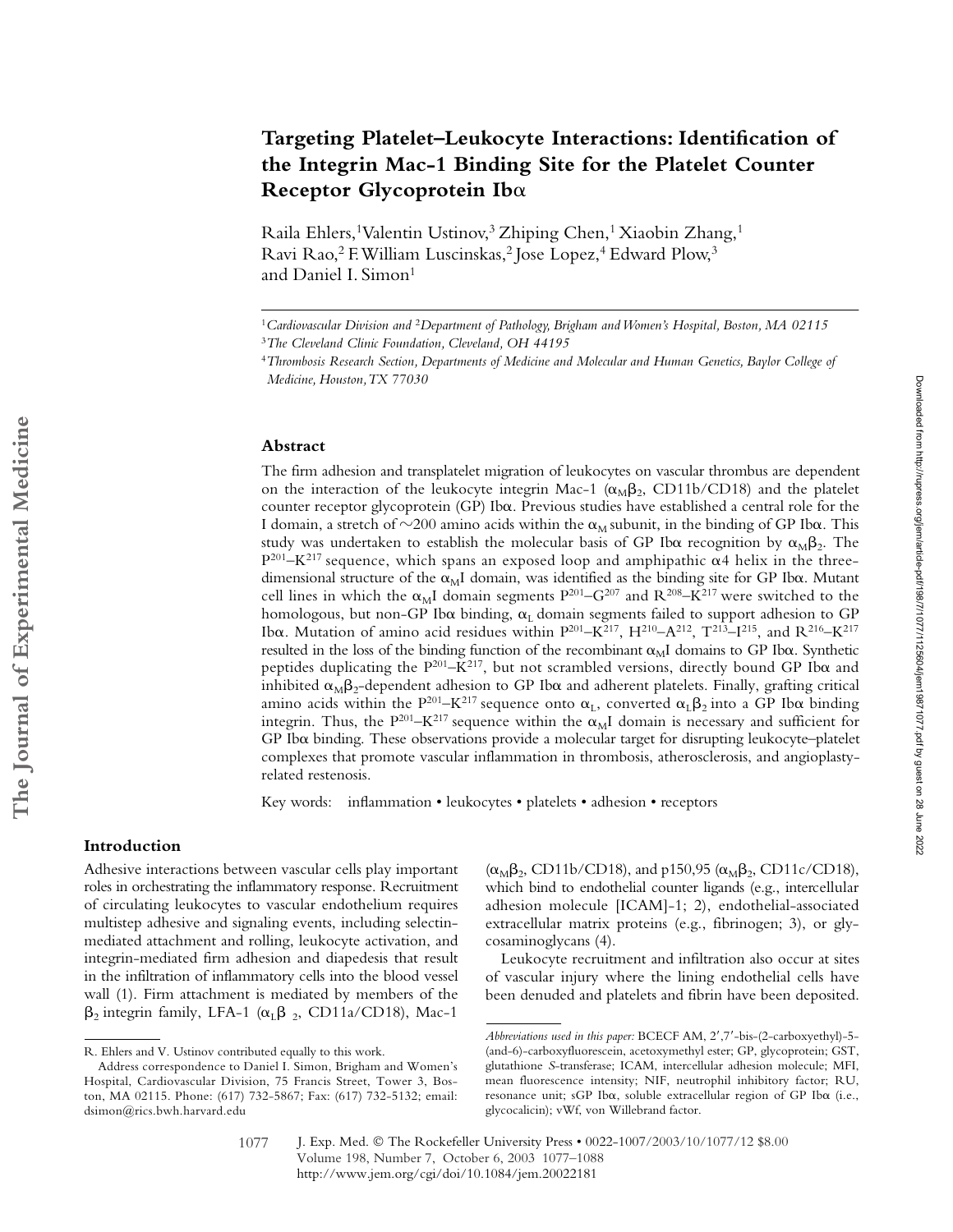A similar sequential adhesion model of leukocyte attachment to and transmigration across surface-adherent platelets has been proposed (5). The initial tethering and rolling of leukocytes on platelet P-selectin (6) are followed by their firm adhesion and transplatelet migration, processes that are dependent on  $\alpha_{\text{M}}\beta_2(5)$ .

Our laboratory has focused on identifying the platelet counter receptor for  $\alpha_{\text{M}}\beta_2$ . Evaluation of the structural features of integrins provides insight into candidate platelet counter receptors for  $\alpha_M \beta_2$ . Integrins are heterodimeric proteins composed of one  $\alpha$  and one  $\beta$  subunit. A subset of integrin  $\alpha$  subunits, including  $\alpha_M$ , contains an inserted domain (I domain) of  $\sim$ 200 amino acids that is implicated in ligand binding (7–9) and strikingly similar to the A domains of von Willebrand factor (vWf; 10), one of which, A1, mediates the interaction of vWf with its platelet receptor, the glycoprotein (GP) Ib-IX-V complex. Because of the similarity of the vWf A1 domain and the  $\alpha_M I$  domain, we hypothesized that GP Ib $\alpha$  might also be able to bind  $\alpha_{\text{M}}\beta_2$ and reported that GP Ib $\alpha$  is indeed a constitutively expressed counter receptor for  $\alpha_M \beta_2$  (11). Furthermore, under the conditions used in these studies, the predominant interaction between neutrophils and platelets appeared to be between  $\alpha_{\text{M}}\beta_2$  and GP Ib $\alpha$  (11).

The  $\alpha_M$ I domain contributes broadly to the recognition of ligands by  $\alpha_M \beta_2$  (12) and specifically to the binding of GP Ib $\alpha$  (11). This region has been implicated in the binding of ICAM-1 (13), iC3b (14), fibrinogen (12, 13), and neutrophil inhibitory factor (NIF; 15), as well as GP Ib $\alpha$ . Previous studies suggested that overlapping, but not identical, sites are involved in the recognition of iC3b, fibrinogen, and NIF (16, 17). Although the binding sites for iC3b, NIF, and fibrinogen in the  $\alpha_M$ I domain have been mapped extensively  $(18-23)$ , the recognition site for GP Ib $\alpha$  is unknown.

In this study, we have localized the binding site for GP Ib $\alpha$  within the  $\alpha_M I$  domain. The strategy developed was based on the differences in the binding of GP Iba to the  $\alpha_{\rm M}$ I and  $\alpha_{\rm L}$ I domains and involved several independent approaches, including screening of mutant cells, synthetic peptides, site-directed mutagenesis, and gain in function analyses. The binding site for GP Ib $\alpha$  was localized within the segment  $\alpha_M(P^{201}-K^{217})$ . The grafting of two amino acids within this segment into the  $\alpha_L I$  domain converted it to  $a$  GP Ib $\alpha$ –binding protein. Thus, a small segment that has a defined structure within the  $\alpha_M I$  domain is necessary and sufficient for GP Iba binding.

#### **Materials and Methods**

Materials. The soluble extracellular region of GP Iba (sGP Ib $\alpha$ ; i.e., glycocalicin) was purified as we previously reported (11). Human fibrinogen depleted of plasminogen, vWf, and fibronectin was purchased from Enzyme Research Laboratories.

The CD11/CD18 mAbs used included the following: LPM19c, directed to the  $\alpha_M I$  domain (provided by K. Pulford, Radcliffe, Oxford, United Kingdom; 12); OKM1, directed to the  $\alpha_M$ subunit of human Mac-1 (American Type Culture Collection [ATCC]); M1/70, directed to the  $\alpha_M$  subunit mouse  $\alpha_M \beta_2$ 

(ATCC; 24); CBRM1/5, an activation-specific  $\alpha_M$  reporter antibody (provided by T. Springer, Harvard Medical School, Boston, MA; 25); TS1/22, directed to the  $\alpha_L$  subunit of  $\alpha_L \beta_2$  and capable of blocking ICAM-1 binding (ATCC); MEM-83, an activationspecific  $\alpha_L$  reporter antibody (Caltag); and IB4, a blocking mAb directed to the  $\beta_2$  subunit (ATCC). The stimulating CD18 mAb KIM127 (26) was provided by M. Robinson (Celltech Ltd., Slough, United Kingdom). mAb24, a  $\beta_2$  activation reporter antibody (27), was provided by N. Hogg (Imperial Cancer Research Fund, Lincoln's Inn Fields, London, United Kingdom).

Peptides were obtained from the W.M. Keck Biotechnology Resource Center at Yale University. The peptides were diluted in DMSO and stored at  $-80^{\circ}$ C.

*Cell Lines and Culture Conditions.* THP-1 monocytic cells (ATCC) were maintained and differentiated with 1 ng/ml TGF-  $\beta$ 1 and 50 nM 1,25-(OH)<sub>2</sub> vitamin D3, as previously described (28). 293 cells expressing human  $\alpha_L \beta_2$ ,  $\alpha_M \beta_2$ , or mutant  $\alpha_M \beta_2$  receptors were established and maintained as previously described (16, 20, 23, 29).

*Segment Switches by Site-directed Mutagenesis.* To systematically define the GP Ib $\alpha$ -binding site in  $\alpha_M$ , a homologue-scanning mutagenesis strategy was implemented (20). Accordingly, guided by the crystal structure (8, 9), the hydrated surface of the  $\alpha_M$ I domain was replaced with sequences of the  $\alpha_L$ I domain in segments of 7–11 amino acids. To apply this approach to the  $\alpha_{\rm M}$ I domain ( $\sim$ 200 amino acids), 16 segments were switched (20, 23). Site-directed mutagenesis of the  $\alpha_M I$  domain was performed using QuikChange Site-Directed Mutagenesis Kit (Stratagene). The mutations introduced and the mutagenic primers used have been reported (23). The appropriate DNA sequence of the entire I domain (from  $I^{139}$  to  $\overline{A}^{332}$ ) was confirmed for each mutant before transferring back into the  $\alpha_M$  subunit cDNA.

*Transient Transfection.* The expression vector pcDNA3.1 (Invitrogen) was used for cloning  $\alpha_{\text{M}}, \alpha_{\text{L}}$ , and  $\beta_2$  from human leukocyte cDNA library. 293 cells were transfected using the Lipofectamine 2000 reagent (Invitrogen) with 24  $\mu$ g DNA/vessel for 4 h, according to the manufacturer's instructions. After transfection, the medium was replaced with full growth medium. The functional assays were prepared 48 h after transfection.

Downloaded from http://rupress.org/jem/article-pdf/198/7/1077/1125604/jem19871077.pdf by guest on 28 June 2022 Downloaded from http://rupress.org/jem/article-pdf/198/7/1077/1125604/jem19871077.pdf by guest on 28 June 2022

*Flow Cytometry.* FACS® analyses were performed to assess the expression of wild-type and mutated forms of  $\alpha_{\text{M}}\beta_2$  and  $\alpha_{\text{L}}\beta_2$  on the surface of transfected 293 cells, as previously described (11). Platelet P-selectin expression was assessed using FITC-conjugated AK-4 or isotype control (BD Biosciences).

*Preparation of Neutrophils and Platelets.* Neutrophils from wildtype (Mac-1<sup>+/+</sup>) and Mac-1–deficient (Mac-1<sup>-/-</sup>; 30) C57Bl/J6 mice were harvested and purified from the peritoneal cavity after the intraperitoneal injection of 1 ml sterile 3% thioglycollate broth, as previously described (11).

Venous blood was obtained from volunteers who had not consumed aspirin or other nonsteroidal antiinflammatory drugs for at least 10 d and was anticoagulated with 13 mM trisodium citrate, which also contained 100 nM prostaglandin  $E_1$ . Platelet-rich plasma was prepared by centrifugation at 150 *g* for 10 min. Gelfiltered platelets were obtained by passage of platelet-rich plasma over a Sepharose-2B column in calcium-free Tyrode's-Hepes buffer containing 100 nM prostaglandin  $E_1$ , as previously described (11).

*Adhesion Assays.* Adherent cells were assayed by loading 293 cells and thioglycollate-elicited murine neutrophils with 1  $\mu$ M 2',7'-bis-(2-carboxyethyl)-5-(and-6)-carboxyfluorescein, acetoxymethyl ester (BCECF AM), according to the manufacturer's instructions (Molecular Probes). 105 cells/well were placed in 96-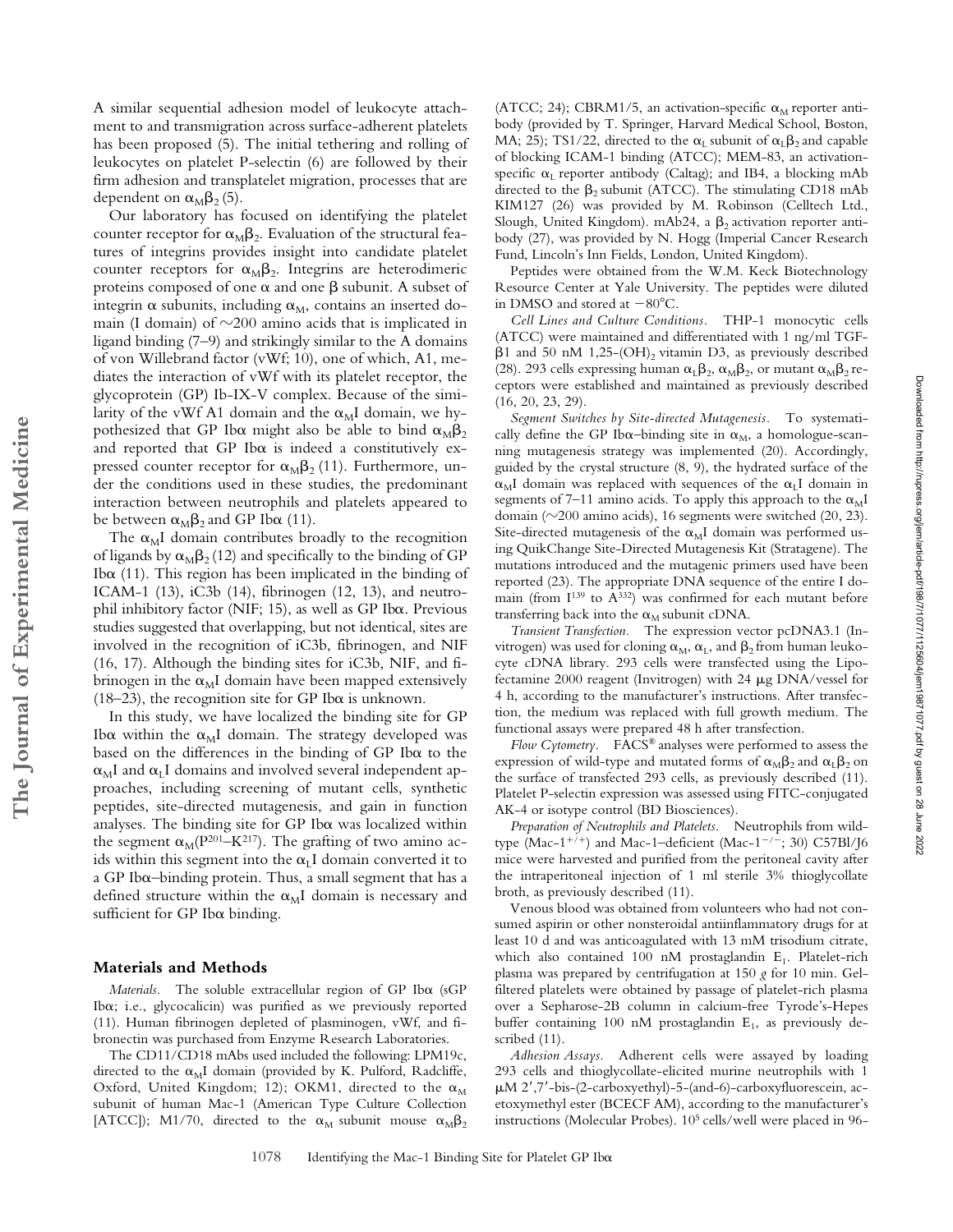well microtiter plates coated with 10  $\mu$ g/ml sGP Ib $\alpha$  or 10  $\mu$ g/ ml fibrinogen and blocked with 0.2% gelatin. Adhesion was stimulated with 20 ng/ml PMA or 5  $\mu$ g/ml of the  $\beta$ 2-stimulating mAb KIM 127. Plates were washed and adhesion was quantified by measuring the fluorescence of BCECF AM–loaded cells using a Cytofluor II fluorescence microplate reader (PerSeptive Biosystems). The effect of anti- $\alpha_M$  mAb on adhesion was assessed by preincubating cells with 10  $\mu$ g/ml LPM19c. The effect of peptides M1–M8 on adhesion was investigated by incubating the indicated peptide with sGP Ib $\alpha$ -coated wells for 30 min at 37°C before the addition of cells. Data are expressed as percent adhesion of control treatment.

*Neutrophil Adhesion to Surface-adherent Platelets.* Neutrophil adhesion to surface-adherent platelets was investigated as previously described (11). The effect of  $\alpha_M$  peptides on leukocyte adhesion to platelets was examined by preincubating surface-adherent platelets with peptide (1-1,000 nM) or vehicle for 30 min at  $37^{\circ}$ C. Data are expressed as percent adhesion of control treatment.

*Site-directed Mutagenesis, Expression, and Purification of I Domain Fusion Proteins.* The cDNAs of  $\alpha_M I$  domain (675 nucleotides,  $R^{115}-S^{340}$ ),  $\alpha_L I$  domain (630 nucleotides,  $P^{120}-S^{330}$ ), and mouse  $\alpha_{\text{M}}$ I domain (675 nucleotides, L<sup>115</sup>–S<sup>340</sup>) were cloned and inserted into the pGEX-5X-3 expression vector (22). All wild-type and mutant I domains were expressed as glutathione *S*-transferase (GST) fusion proteins. Mutations were created in these I domains and intact  $\alpha_{\rm L}$  by oligonucleotide-directed mutagenesis. The selective introduction of the desired mutations into the I domains was confirmed by DNA sequence analyses. The GST-I domain fusion proteins were purified by adsorption onto glutathione-Sepharose 4B (Amersham Biosciences) and eluted with buffer containing 50 mM Tris-HCl, pH 8.0, 150 mM NaCl, 5 mM glutathione, 2.5 mM CaCl<sub>2</sub>. Such preparations of the fusion proteins were  $\sim$ 90% pure as assessed by SDS-PAGE.

GP Ib $\alpha$  Binding to the I Domains. To test the interaction of the wild-type  $\alpha_M$ ,  $\alpha_L$ , and chimeric I domains with biotinylated GP Iba, 96-well plates (Immulon 4BX; Dynex Technologies Inc.) were coated with the I domains at 50  $\mu$ g/ml and blocked with  $2\%$  BSA. sGP Ib $\alpha$  in 20 mM Tris-HCl, pH 7.6, containing 100 mM NaCl and 2 mM CaCl<sub>2</sub>, was added to the wells and incubated for 1 h at  $37^{\circ}$ C. After washing, bound GP Ib $\alpha$  was detected using avidin-alkaline phosphatase and *p*-nitrophenyl phosphate. Background reaction on BSA-coated wells was subtracted.

**The Journal of Experimental Medicine**

The Journal of Experimental Medicine

*BIAcore Surface Plasmon Resonance Analysis.* Real-time protein–protein interactions were examined using surface plasmon resonance on a BIAcore 1000 (BIAcore AB). Immobilization of peptides was performed via thiol coupling onto a sensor chip C1 using 20 mM Tris, 150 mM NaCl, 2 mM  $MgCl<sub>2</sub>$ , pH 7.4, as running buffer at a flow rate of 5  $\mu$ l min<sup>-1</sup>. Modified versions of peptides containing an amino-terminal cysteine residue were synthesized and then diluted in10 nM acetate buffer, pH 5.0 (coupling buffer). The peptide was loaded on the chip for 16 min and immobilization occurred via thiol disulfide exchange. Identical treatment was applied to the reference flow cell without peptide (control surface). For analysis, sGP Ib $\alpha$  diluted into running buffer was injected at a flow rate of 10  $\mu$ l/min. Binding (resonance unit [RU]) was measured as a function of time(s). Binding data (after subtracting nonspecific background binding to the control surface) are presented as sensorgrams, binding curves, and Scatchard plots (31).

*In Vitro Analysis of Cellular Adhesion under Laminar Flow Conditions.* The laminar flow chamber used in this assay has been described (32). 25 mm2 diameter glass coverslips (Assistent; Carolina Biological Supply Company) were coated with a solution of 20 g/ml soluble P-selectin (provided by R. Camphausen, Genetics

Institute, Cambridge, MA) and 40  $\mu$ g/ml sGP Ib $\alpha$  for 2 h at room temperature. Nonspecific interactions were blocked with PBS containing 1% human serum albumin for 1 h at room temperature and with 0.1% Tween 20 immediately before use. The effect of M2 and scM2 peptides on THP-1 cell rolling and firm arrest was examined by incubating 50  $\mu$ M of the peptide with the ligand-coated glass coverslip for 1 h at room temperature. To block PSGL-1 and  $\alpha_{\text{M}}\beta_2$  interactions, THP-1 cells were incubated with 20  $\mu$ g/ml KPL-1 (BD Biosciences) or 20  $\mu$ g/ml LPM19c mAb, respectively, for 20 min before perfusion.  $\alpha_{\text{M}}\beta_2$ was activated by treating cells with 10  $\mu$ g/ml KIM127 for 5 min before perfusion. The rolling and firm adhesive events scored were ligand specific as confirmed in parallel determinations on control substrates coated with human serum albumin. Coverslips were inserted in the flow chamber and  $0.6 \times 10^6$ /ml THP-1 cells were drawn across at an estimated shear stress of 0.75 dynes/cm2 using a syringe pump (Harvard Apparatus). After 3 min of perfusion, the number of rolling and arrested cells was quantified in each of five random  $10x$  fields (area  $\sim$ 0.3 mm²) by an investigator blinded to treatment.

Statistics. Data are presented as the mean  $\pm$  SD or SEM. Groups were compared using the nonpaired *t* test. Rolling and arrest data were analyzed using repeated measure ANOVA with a Bonferroni corrective for multiple comparisons. P values  $\leq 0.05$ were considered significant.

## **Results**

Binding of GP Ib $\alpha$  to Mutant Cell Lines. Our previous report indicated that the  $\alpha_\mathrm{M}$ I domain serves as a recognition site for GP Ib $\alpha$  (11). The adhesion of  $\alpha_{\text{M}}\beta_2$ -bearing cells to  $sGP$  Ib $\alpha$  was inhibited by LPM19c, an mAb that binds to the  $\alpha_M$ I domain. To establish definitively that the  $\alpha_M$ I domain serves as a recognition site for  $GP$  Ib $\alpha$ , we transfected 293 cells with wild-type  $\alpha_{\text{M}}\beta_2$ ,  $\alpha_{\text{L}}\beta_2$ , or a chimeric  $\alpha_{\text{L}}\beta_2$ receptor that contained the I domain of  $\alpha_{\text{M}}\beta_2$  (i.e.,  $\alpha_{\text{L}}(\text{I}\alpha_{\text{M}})\beta_{2}$ -transfected 293 cells).  $\alpha_{\text{L}}\beta_{2}$ -transfected 293 cells did not adhere to sGP Ib $\alpha$ . In contrast,  $\alpha_L$ (I $\alpha_M$ ) $\beta_2$ -transfected  $293$  cells adhered robustly to sGP Ib $\alpha$  in a manner similar to  $\alpha_{\rm M} \beta_2$ -transfected 293 cells, indicating that the  $\alpha_{\rm M}$ I domain is required for adhesion to sGP Ib $\alpha$ . These data suggest that although  $\alpha_{\text{M}}\beta_2$  and  $\alpha_{\text{L}}\beta_2$  are highly homologous integrins, the lack of binding of sGP Ib $\alpha$  to  $\alpha_L \beta_2$  might be the result of sequence and/or structural differences.

As the first step to define the binding site for GP Ib $\alpha$ within the  $\alpha_M I$  domain, mutant cell lines, each expressing a mutant  $\alpha_{\rm M} \beta_2$  in which a short  $\alpha_{\rm M}$ I domain sequence, corresponding to a structural unit in the crystal structure (8, 9), was replaced for the corresponding region of the  $\alpha_L I$  domain, were tested for their adhesion to immobilized sGP Ib $\alpha$ . 16 segments were switched from their original  $\alpha_M I$ domain to their counterparts in  $\alpha_L$  (16, 20, 23). These segment swaps are placed throughout the  $P^{147}-Q^{314}$  region of the  $\alpha_M$ I domain,  $D^{132}$ – $A^{318}$ , and are intended to cover its entire hydrated surface (8, 9). For such experiments to be readily interpretable, cell lines expressing high and similar levels of wild-type and mutant receptors were selected by cell sorting using mAbs OKM1 and IB4 followed by cloning by limiting dilution. The expression of the receptors as assessed by the mean fluorescence intensity (MFI) in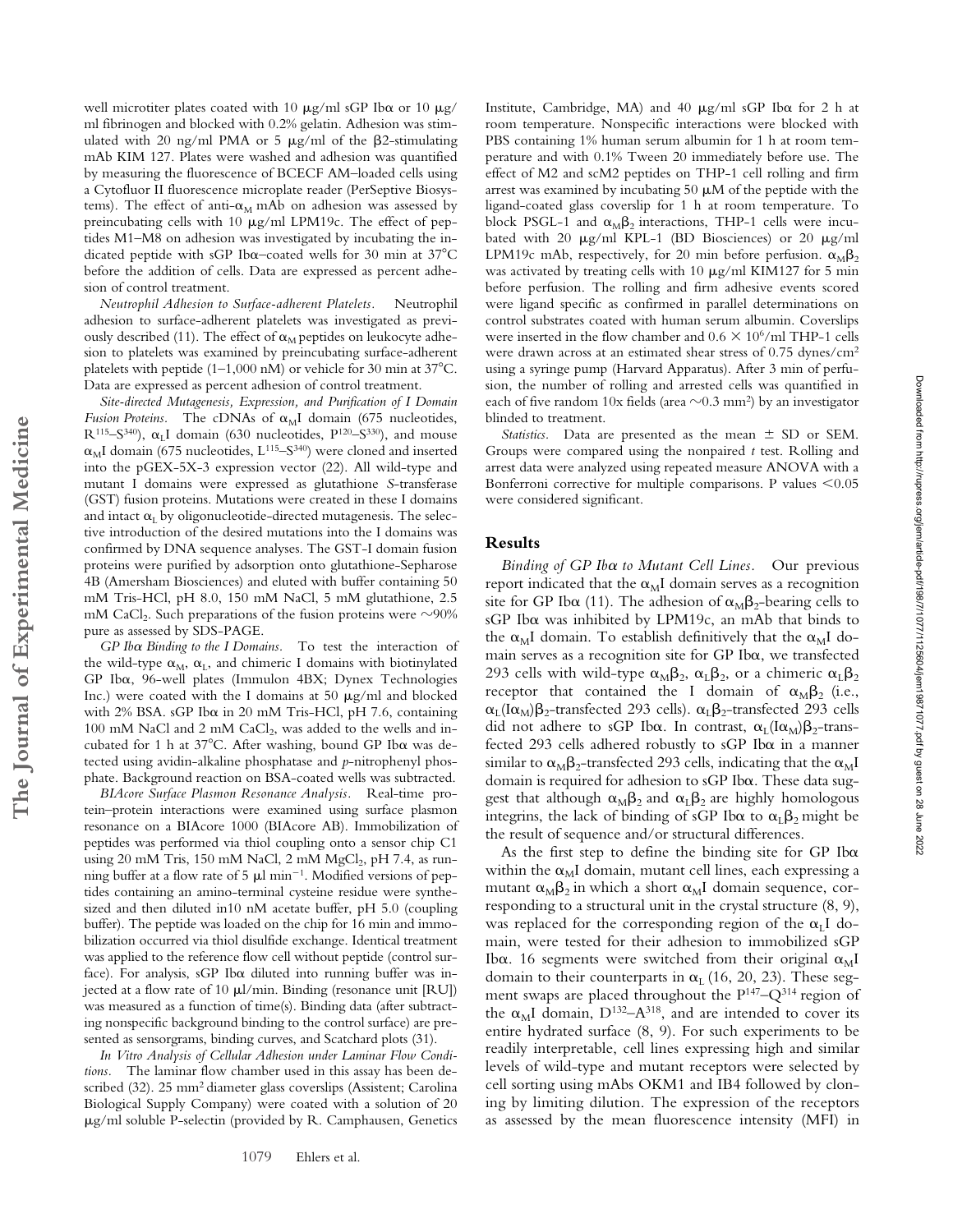

Figure 1. Binding of GP Iba to mutant cell lines. Adhesion of  $10^5 \alpha_M \beta_{2}$ ,  $\alpha_L \beta_{2}$ , and mutant  $\alpha_M \beta_{2}$ expressing 293 cells to sGP Ib $\alpha$ -coated wells. Adhesion was promoted by the addition of 5  $\mu$ g/ml of the stimulating mAb KIM 127 and quantified by measuring the fluorescence of BCECF AM–loaded cells. Data are expressed as percent wild-type  $\alpha_{\rm M}\beta_2$  adhesion (mean  $\pm$ SD of three to five independent experiments). A series of peptides (M1–M8) corresponding to the wild-type  $\alpha_M$ I domain sequences were synthesized and tested for their ability to interact with sGP Ib $\alpha$  (Table I). Because the sequences within several of the negative mutants were contiguous, linear peptides spanning these sequences were synthesized:  $P^{147}-T^{159}$  (M1),  $P^{201}-K^{217}$  (M2),  $K^{245}$ – $R^{261}$  (M3), D<sup>273</sup>– $I^{287}$  (M4),  $F^{297}$ – $T^{307}$  (M5),  $Q^{190}$ –  $S^{197}$  (M6),  $E^{162}$ -L<sup>170</sup> (M7), and  $E^{178}$ -T<sup>185</sup> (M8). All peptides correspond to negative mutant sequences except M6 and M8, which correspond to intermediate and positive mutant sequences, respectively.

FACS® analyses differed by less than twofold from the internal wild-type control (not depicted).

The results of adhesion of 16 mutants to  $sGP$  Ib $\alpha$  are summarized in Fig. 1. The data are expressed as the percent adhesion of the wild-type  $\alpha_M \beta_2$ -expressing cells to sGP Ib $\alpha$ . Substitutions for the following regions of  $\alpha_M I$  domain abrogated adhesion:  $\alpha_{\rm M}({\rm P}^{147}\!\!-\!\!{\rm R}^{152}), \, \alpha_{\rm M}({\rm M}^{153}\!\!-\!\!{\rm T}^{159}), \, \alpha_{\rm M}({\rm E}^{162}\!\!-\!\!$  $\rm L^{170}$ ),  $\rm \alpha_M(P^{201} \rm - G^{207})$ ,  $\rm \alpha_M(R^{208} \rm - K^{217})$ ,  $\rm \alpha_M(K^{245}FG^{247})$ ,  $\rm \alpha_M$  $(\Delta D^{248} - Y^{252})$ ,  $\alpha_M (E^{253} - R^{261})$ ,  $\alpha_M (D^{273} - K^{279})$ ,  $\alpha_M (R^{281} I^{287}$ ), and  $\alpha_M(F^{297}-T^{307})$ . These cell lines form a group of negative mutants. As the essential control, the  $\alpha_{L}\beta_{2}$ expressing cells adhered poorly to sGP Iba, consistent with lack of interaction of  $\alpha_{L}\beta_{2}$  with sGP Ib $\alpha$ .

The lack of adhesion of these mutants was not the result of decreased surface expression of the receptor because there was no correlation between the level of adhesion and expression. Specifically, surface expression of the  $\alpha_{\text{M}}(P^{201}-)$  $G<sup>207</sup>$ ) mutant was 1.5-fold higher than that of the cells expressing the wild-type  $\alpha_{\text{M}}\beta_2$  cells, but adhesion was abrogated completely. Surface expression of negative mutants,  $\alpha_M(P^{147} - R^{152})$ ,  $\alpha_M(R^{208} - K^{217})$ ,  $\alpha_M(E^{253} - R^{261})$ , and  $\alpha_{\rm M}$ (D<sup>273</sup>–K<sup>279</sup>) was very similar to that of the wild-type receptor. Adhesion of  $\alpha_M (E^{178}-T^{185})$  and  $\Delta E^{262}G^{263}$  was partially affected. The maximal level of adhesion to sGP Ib $\alpha$ reached 69 and 64%, respectively, of wild-type  $\alpha_M \beta_2$  cells. These two receptors were classified as intermediate mutants.

The following mutants supported the same or higher levels of adhesion to sGP Ib $\alpha$  compared with the cells expressing the wild-type  $\alpha_{\text{M}}\beta_2$  receptor:  $\alpha_{\text{M}}(Q^{190} - S^{197})$ ,  $\alpha_M$ (K<sup>231</sup>NAF<sup>234</sup>),  $\alpha_M$ (E<sup>262</sup>–G<sup>263</sup>), and  $\alpha_M$ (Q<sup>309</sup>–E<sup>314</sup>). The cell lines exhibiting adhesion similar to or greater than the wild-type  $\alpha_{\text{M}}\beta_2$  cells were identified as positive mutants. Two of these positive mutants,  $\alpha_M(Q^{190}-S^{197})$  and  $\alpha_{\text{M}}(\text{K}^{231}\text{N}\text{A}\text{F}^{234})$ , bound sGP Ib $\alpha$  better than wild-type  $\alpha_M\beta_2$ . Previous analyses using these mutants showed that they bound neither an  $\alpha_{\text{M}}\beta_2$  activation-independent ligand, NIF (20), nor  $\alpha_M\beta_2$  activation-dependent ligands, C3bi (17) and fibrinogen (23), to a greater extent than wild-type receptor. Thus, the enhanced binding of these mutants appears to be selective for sGP Iba recognition. In further studies, we found that binding of the  $\beta_2$  activation–specific reporter mAb 24 was similar for wild-type and the  $\alpha_{\text{M}}$  $(Q^{190}-S^{197})$  and  $\alpha_M(K^{231}NAF^{234})$  mutants. In contrast, increased binding of the  $\alpha_M$  activation–specific reporter CBRM1/5 to  $\alpha_M(K^{231}NAF^{234})$  compared with wild-type  $\alpha_{\text{M}}\beta_2$  and  $\alpha_{\text{M}}(Q^{190}-S^{197})$  suggests possible conformation change of the  $\alpha_M(K^{231}NAF^{234})$  mutant (not depicted). Together, these observations suggest that the activation states of  $\alpha_{\text{M}}\beta_2$  may reflect the reporter ligand or mAb used, and these two mutants might be functionally activated with respect to  $sGP$  Ib $\alpha$  recognition.

*Interaction of GP Ib* $\alpha$  *with the*  $\alpha_M$ *I Domain Peptides.* In subsequent analyses, we focused on the 11 negative mutants. A series of peptides (M1–M8) corresponding to the wild-type  $\alpha_M I$  domain sequences were synthesized and tested for their ability to interact with sGP Iba. Because the sequences within several of the negative mutants were contiguous, the following linear peptides spanning these sequences were synthesized:  $P^{147}$ – $T^{159}$  (designated M1),  $P^{201}$ –  $\hat{K}^{217}$  (M2),  $K^{245}$ – $R^{261}$  (M3),  $D^{273}$ – $I^{287}$  (M4),  $F^{297}$ – $T^{307}$  (M5),  $Q^{190}$ -S<sup>197</sup> (M6), E<sup>162</sup>-L<sup>170</sup> (M7), and E<sup>178</sup>-T<sup>185</sup> (M8). All peptides correspond to negative mutant sequences except M6 and M8, which correspond to intermediate and positive mutant sequences, respectively.

Next, we examined the effect of these  $\alpha_M I$  domain peptides on  $\alpha_{\text{M}}\beta_2$ -dependent adhesion to sGP Ib $\alpha$  or fibrinogen (Table I). 50  $\mu$ M peptides were preincubated in ligand-coated wells,  $\alpha_{\text{M}}\beta_2$ -expressing 293 cells were added, and adhesion was stimulated with KIM 127. Mac-1 293 cells adhered to sGP Ib $\alpha$  and fibrinogen, and this adhesion was blocked by the anti-CD11b mAb LPM19c, indicating that adhesion is predominantly  $\alpha_{\text{M}}\beta_2$  dependent (Table I). Peptide M2 inhibited adhesion to sGP Ib $\alpha$  (percent inhibi- $\text{tion} = 74 \pm 13$ ;  $P \le 0.01$ ). Interestingly, M2 had no effect on cellular adhesion to fibrinogen. All other peptides had minimal or no effect on  $\alpha_{\text{M}}\beta_2$ -expressing 293 cell adhesion to sGP Ib $\alpha$  or fibrinogen. M2, but not a scrambled version (scM2), blocked  $\alpha_M\beta_2$ -dependent adhesion to sGP Ib $\alpha$  in a dose-dependent manner ( $IC_{50} = 20 \mu M$ ; Fig. 2). Taken together, these observations suggest that the  $\alpha_M I$  domain seDownloaded from http://rupress.org/jem/article-pdf/198/7/1077/1125604/jem19871077.pdf by guest on 28 June 2022

Downloaded from http://rupress.org/jenr/article-pdf/198/7/1077/1125604/jem19871077.pdf by guest on 28 June 2022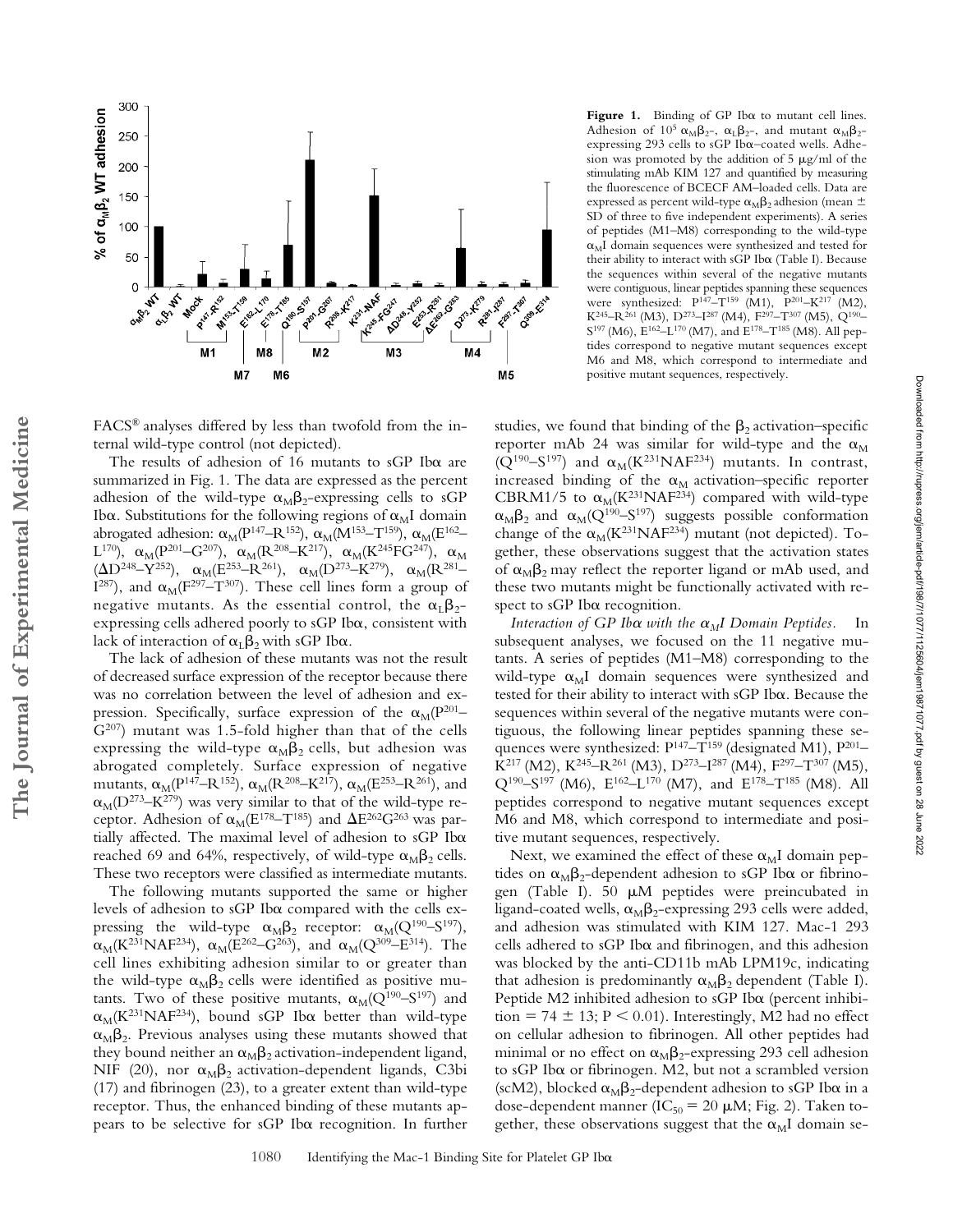| Peptide or mAb | $\alpha_M$ I domain sequence | Peptide sequence          | Percent $\alpha_M \beta_2$ 293<br>adhesion to sGP Ib $\alpha$ | Percent $\alpha_M \beta_2$ 293<br>adhesion to fibrinogen |
|----------------|------------------------------|---------------------------|---------------------------------------------------------------|----------------------------------------------------------|
| M1             | $P147 - T159$                | PHDFRRMKEFVST             | $76 \pm 18$                                                   | $118 \pm 27$                                             |
| M <sub>2</sub> | $P^{201} - K^{217}$          | PITQLLGRTHTATGIRK         | $26 \pm 13^{\circ}$                                           | $102 \pm 46$                                             |
| M <sub>3</sub> | $K^{245}$ -R $^{261}$        | <b>KFGDPLGYEDVIPEADR</b>  | $94 \pm 20$                                                   | $136 \pm 32$                                             |
| M4             | $D^{273} - I^{287}$          | DAFRSEKSRQELNTI           | $110 \pm 36$                                                  | $115 \pm 8$                                              |
| M <sub>5</sub> | $F^{297} - T^{307}$          | <b>FQVNNFEALKT</b>        | $96 \pm 16$                                                   | $105 \pm 12$                                             |
| M6             | $Q^{190} - S^{197}$          | <b>QNNPNPRS</b>           | $93 \pm 17$                                                   | $107 \pm 3$                                              |
| M <sub>7</sub> | $E^{162} - L^{170}$          | <b>EOLKKSKTL</b>          | $79 \pm 31$                                                   | $103 \pm 3$                                              |
| M8             | $E^{178} - T^{185}$          | <b>EEFRIHFT</b>           | $66 \pm 27$                                                   | $104 \pm 11$                                             |
| $C-M2$         | $P^{201} - K^{217}$          | <b>CPITQLLGRTHTATGIRK</b> | $26 \pm 1^{\circ}$                                            | ND                                                       |
| scM2           |                              | LGTRITHQRTGPTIKL          | $80 \pm 15$                                                   | ND                                                       |
| LPM19c         | Anti- $\alpha_M I$ domain    |                           | $6.3 \pm 5.7$ <sup>b</sup>                                    | $6.1 \pm 6.6^{\rm b}$                                    |

**Table I.** Effect of  $\alpha_M$ I Domain Peptides on  $\alpha_M\beta_2$  293 Cell Adhesion to sGP Ib $\alpha$  and Fibrinogen

The adhesion of  $\alpha_{\text{M}}\beta_2$ -expressing 293 cells to sGP Ib $\alpha$ – or fibrinogen-coated microtiter wells was stimulated by the addition of 5 µg/ml KIM 127 in the presence and absence of 50  $\mu$ M  $\alpha_M$ I domain peptides or 10  $\mu$ g/ml antibody (LPM19c). Data are expressed as percent adhesion with vehicle alone. Mean  $\pm$  SD,  $n = 3$ –5.

 $P < 0.01$ .

 $\rm{^{b}P} \leq 0.0001$ .

quence corresponding to M2 ( $P^{201} – K^{217}$ ), which spans an exposed loop and amphipathic  $\alpha$ 4 helix in the threedimensional structure of the  $\alpha_M I$  domain, contributes to  $\alpha_{\text{M}}\beta_2$  binding of GP Ib $\alpha$ .

*Real-Time Detection of Protein–Protein Interaction by BIAcore*  $A$ nalyses Reveals Specific, Direct Binding of GP Ib $\alpha$  to M2 Peptide. To examine direct interactions between GP Iba and M2, we used an in vitro real-time binding assay using surface plasmon resonance (BIAcore). M2 and scM2 peptides were modified by addition of an amino-terminal cysteine and immobilized via thiol coupling on a C1 sensor chip. Cys-M2, but not Cys-scM2, inhibited  $\alpha_{\text{M}}\beta_2$ -dependent adhesion to  $sGP$  Ib $\alpha$ , verifying that cysteine addition did not adversely



**Figure 2.** Effect of M2 peptide on  $\alpha_M \beta_2$ -dependent adhesion to GP Ib $\alpha$ . 293 cells expressing  $\alpha_M \beta_2$  were added to sGP Ib $\alpha$ –coated wells preincubated with 0-50  $\mu$ M M2 ( $\bullet$ ) or scM2 ( $\circ$ ) peptides. Adhesion was promoted by the addition of 5  $\mu$ g/ml of the stimulating mAb KIM 127 and quantified by measuring the fluorescence of BCECF AM–loaded cells. Data represent mean  $\pm$  SD,  $n = 3$  independent experiments.

affect peptide structure (Table I). Increasing concentrations of purified sGP Ib $\alpha$  in running buffer containing 2 mM  $MgCl<sub>2</sub>$  were injected over the chip surface and the sensorgrams were recorded. As shown in Fig. 3, the sensorgrams detected little interaction between sGP Ib $\alpha$  and control chips or chips containing immobilized scM2. Significant interaction responses were detected for sGP Ib $\alpha$  with M2. Apparent equilibrium dissociation constant was estimated from the equilibrium resonance signal as a function of analyte (GP Ib $\alpha$ ) concentration (kD  $\sim$ 20  $\mu$ M) and calculated by Scatchard analysis (kD = 17  $\mu$ M). Similar results were obtained when purified sGP Ib $\alpha$  in running buffer containing 2 mM  $CaCl<sub>2</sub>$  were injected over the chip surface (not depicted). Thus, BIAcore analysis revealed real-time, direct binding for  $b$ imolecular interactions between GP Ib $\alpha$  and M2.

 $GP$  *Ib* $\alpha$  *Binding to "Triple Mutants" of the*  $\alpha_M I$  *Domain.* To begin localization of specific amino acid residues within the  $\alpha_M I$  domain involved in GP Ib $\alpha$  recognition, recombinant fragments containing wild-type  $\alpha_M I$  domain,  $R^{115}$ - $S^{340}$ , wild-type  $\alpha_L I$  domain,  $P^{120}$ – $S^{330}$ , and a mutant  $\alpha_M I$  domain were expressed as GST fusion proteins in *Escherichia coli*. The mutant  $\alpha_M I$  domain contained a swap of the  $P^{201}$ –  $K^{217}$  segment, which we implicated in sGP Ib $\alpha$  binding to the corresponding residues of the  $\alpha_L I$  domain. The recombinant proteins were purified from the bacterial lysates on glutathione-Sepharose. A facile binding assay for quantifying sGP Ib $\alpha$  binding to the recombinant I domains was developed by measuring the binding of biotinylated sGP Ib $\alpha$ to the recombinant I domains immobilized onto 96-well plastic plates. As shown in Fig. 4, GP Ib $\alpha$  exhibited minimal reaction with  $\alpha$ <sub>L</sub>I domain. Binding was observed and was similar with both human and mouse  $\alpha_M I$  domains. With the  $\alpha$ <sub>M</sub>I domains, binding was dependent on the sGP Ib $\alpha$  con-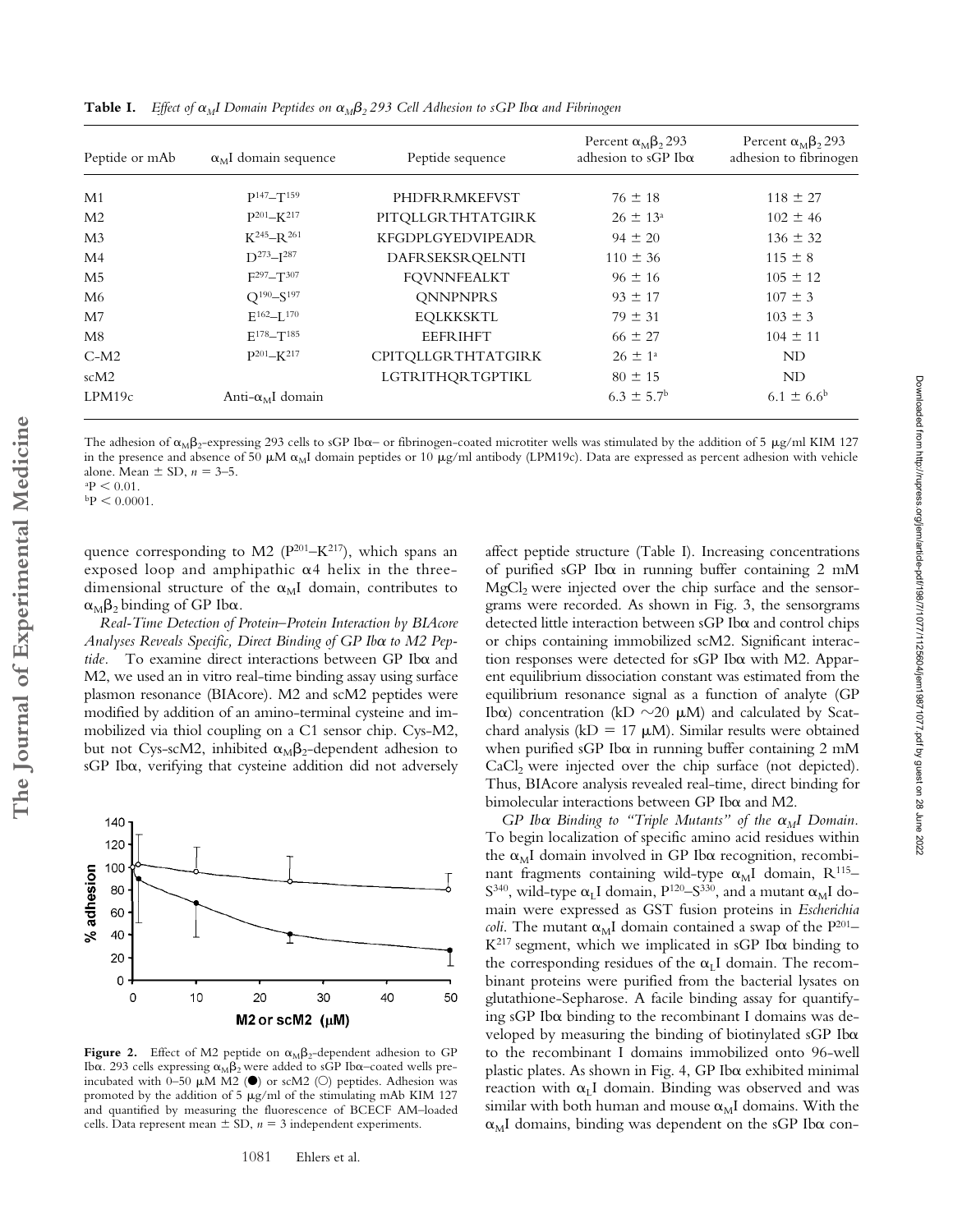

Figure 3. BIAcore analysis of the interaction between GP Ib $\alpha$  and M2. (A)  $0-100 \mu M$  sGP Ib $\alpha$  in running buffer injected over control chips (dashed line) or chips immobilized with Cys-M2 (solid line) or Cys-scM2 (dotted line) for 4 min at a flow rate of 10  $\mu$ l/min followed by running buffer alone. In all cases, sensograms obtained with control flow cells were subtracted from those obtained with immobilized peptides. (B) Plot of RU as a function of GP Ib $\alpha$  concentration. The inset shows Scatchard analysis to obtain apparent equilibrium dissociation constant  $(kD = 17)$ M). RU, resonance unit.

**The Journal of Experimental Medicine**

The Journal of Experimental Medicine

centration with 50% maximal binding observed at 50 nM sGP Iba, which was used in subsequent experiments. As shown in Fig. 5 A, the interaction of the  $\alpha_M I$  domain "swap" mutant with biotinylated sGP Ib $\alpha$  was greatly diminished compared with wild-type  $\alpha_{\text{M}}$ I domain and similar to that of the  $\alpha_L I$  domain. Essentially, no specific binding of sGP Ib $\alpha$  to this mutant I domain was detected. This result is consistent with our BIAcore binding experiments showing a direct interaction between sGP Ib $\alpha$  and immobilized M2 peptide corresponding to this P201–K217 segment.

To begin to identify the individual residues within the  $P^{201}$ -K<sup>217</sup> segment that mediated sGP Ib $\alpha$  recognition, a series of six triple mutants were created. In each of these triple mutants, a set of three consecutive amino acids within the  $\alpha_M$ I domain was changed to the corresponding  $\alpha_L$  residues. If the  $\alpha_M$  and  $\alpha_L$  residues were the same, the amino acid was mutated to alanine. After the DNA sequence of each mutant I domain was confirmed, it was expressed in *E. coli* and purified on glutathione-Sepharose. When analyzed by SDS-PAGE, each mutant migrated as a single band of  $\sim$ 52 kD (not depicted). sGP Ib $\alpha$  binding to each triple mutant was then assessed. The results in Fig. 5 A show the binding of each of the six triple mutants to 50 nM biotinylated sGP Iba. Of the six triple mutants, three,  $H^{210}-A^{212}$ ,  $T^{213}-I^{215}$ , and  $R^{216}-K^{217}$ , showed a significant



Figure 4. GP Iba binding to recombinant I domains. Biotinylated sGP Ib $\alpha$  was added at the indicated concentrations to  $\alpha_M I$  domain GST fusion proteins immobilized on microtiter wells. The various I domains are: human  $\alpha_M$ I domain (O), mouse  $\alpha_M$ I domain ( $\bullet$ ), and the  $\alpha_L$ I domain ( $\bullet$ ). Incubations were performed in the presence of  $2 \text{ mM } Ca^{2+}$ , and samples were processed as indicated in Materials and Methods. Each dataset is the  $mean \pm SEM$  of at least three independent experiments.

reduction in sGP Ib $\alpha$  binding. Three mutants,  $P^{201} - T^{203}$ ,  $Q^{204}$ -L<sup>206</sup>, and  $G^{207}$ -T<sup>209</sup>, did not impair binding to GP Iba. These results, taken in light of the observation that mutating the entire region spanning  $P^{201}-G^{207}$  abolished cell adhesion to sGP Ib $\alpha$  (Fig. 1), suggest that the inactivation of  $sGP$  Ib $\alpha$  binding requires alteration of more than one residue within the  $P^{201}-G^{207}$  (i.e., no single residue within the triple mutants,  $P^{201} - T^{203}$ ,  $Q^{204} - L^{206}$ , and  $G^{207} -$ T209, decreases affinity detectably), or the conformation of the  $P^{201}$ – $G^{207}$  segment, which corresponds to a portion of a loop within the  $\alpha_M I$  domain, is necessary for binding, and, again, no single substitution alters the conformation of this region sufficiently to prevent binding.

 $GP$  *Ib* $\alpha$  *Binding to "Single Point Mutants" of the*  $\alpha_M I$  *Domain.* Next, within the three triple mutants with reduced sGP Iba binding, each of the three amino acids was mutated individually to the corresponding residue in  $\alpha_L I$  domain or in case of identical residues in two I domains, the amino acid was replaced with an alanine. After confirming the DNA sequences of these single mutants, each of the GST fusion proteins was purified. The mutant fusion protein carrying the  $K^{217}Y$  substitution was insoluble. Therefore,  $K^{217}$  was mutated to Ala, and this  $\alpha_M I$  domain with a  $K<sup>217</sup>A$  substitution was readily purified, yielding a total of eight single mutants. The capacity of the eight single mu $t$ ants to bind s $GP$  Ib $\alpha$  is summarized in Fig. 5 B. Within each of the three triple mutants with reduced sGP Iba recognition, only one of the three single mutants exhibited reduced sGP Ib $\alpha$  binding. These three single mutants showing reduced binding were  $T^{211}A$ ,  $T^{213}G$ , and  $R^{216}N$ .

Development of a Chimeric  $\alpha_L I$  Domain with GP Ib $\alpha$  Binding Activity. Loss of GP Ib $\alpha$  binding function in these single mutants could reflect direct involvement of the specific  $residues$  in GP Ib $\alpha$  binding or conformational perturbation of the resulting  $\alpha_M I$  domain due to substitutions at these positions. A gain in function approach was used to distinguish between these possibilities by introducing the identi-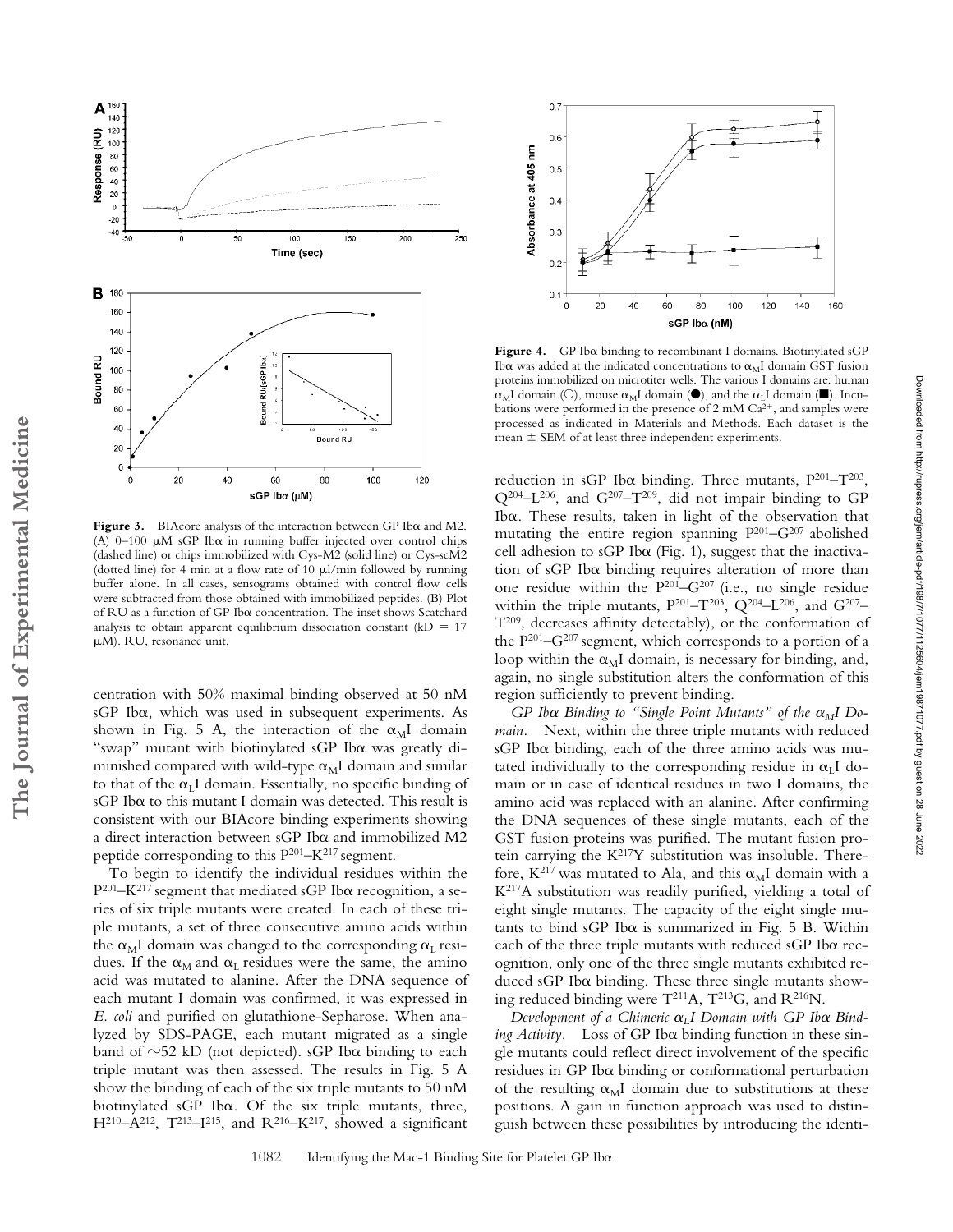

**Figure 5.** GP Ib $\alpha$  binding to  $\alpha_M I$  domain triple mutants (A) and  $\alpha_M I$ domain single mutants (B). The GST fusion proteins were adsorbed onto wells of microtiter plates, and  $sGP$  Ib $\alpha$  binding was measured using a 50-nM concentration of ligand. Each dataset is the mean  $\pm$  SEM of at least three independent experiments.

**The Journal of Experimental Medicine**

The Journal of Experimental Medicine

fied point mutations into the  $\alpha_L I$  domain.  $T^{211}$  is conserved in both  $\alpha_M I$  and  $\alpha_L I$  domains. Therefore, chimeric I domains containing either a single  $G^{213}T$  substitution or two substitutions,  $G^{213}T$  and  $N^{216}R$ , in the  $\alpha_L I$  domain backbone were created. These mutant  $\alpha_L I$  domains were expressed as GST fusion proteins, purified, and their sGP Ibox binding properties were evaluated. The chimeric I domain harboring both the  $G^{213}T$  and  $N^{216}R$  mutations bound sGP Ib $\alpha$  with an affinity substantially greater than wild-type  $\alpha_{\rm L}{\rm I}$ domain and the I domain containing the single  $G<sup>213</sup>T$  mutation (Fig. 6). Indeed, the binding capability of double substituted chimeric I domain was comparable to the wild-type  $\alpha_M I$  domain. To confirm that these two amino acid residues are sufficient to impart sGP Ib $\alpha$  recognition to the mutated  $\alpha_L I$  domain, we performed additional BIAcore binding assays with immobilized  $\alpha_L I$  domain peptide (C201HVKHMLLTNTFGAINY217, termed C-L2) corresponding to the  $P^{201}$ –K $^{217}$  sequence within  $\alpha_M I$  domain and the double substituted mutant C<sup>201</sup>HVKHMLLTN-TFTAIRY217 (C-muL2). Binding assays were also performed with a mutant M2 peptide containing  $T^{211}A$ ,



Figure 6. GP Ib $\alpha$  binding to the chimeric  $\alpha_L I$  domain. Biotinylated sGP Ib $\alpha$  binding was measured as in Fig. 1 to wild-type  $\alpha_M I$  domain ( $\bullet$ ), the  $\alpha_L I$  domain ( $\square$ ), the chimeric  $\alpha_L I$  domain ( $\square$ ) containing the single G(213)T mutation, and the chimeric  $\alpha_L I$  domain containing the double G<sup>213</sup>T and N<sup>216</sup>R substitutions ( $\blacksquare$ ). Values are presented as the mean  $\pm$ SEM of at least three separate experiments.

T<sup>213</sup>G, and R<sup>216</sup>N substitutions (C<sup>201</sup>PITQLLGRTH-AAGGINK217, termed C-muM2) corresponding to the three single mutants showing reduced binding in the purified mutant I domain binding assays (Fig. 5 B). The sensorgrams detected little interaction between 50  $\mu$ M sGP Ib $\alpha$ and chips containing immobilized C-L2 ( $RU = 10$ ) or C-muM2 (RU 25). Significant interaction responses were detected for sGP Ib $\alpha$  with C-muL2 (RU = 224).

*Role of the Identified Amino Acids in the Context of Intact*  $\alpha_M \beta_2$ . The role of T<sup>213</sup> and R<sup>216</sup> in the GP Ib $\alpha$  binding function of the intact receptor was investigated. The  $T^{213}G$ and R216N substitutions were introduced into the cDNA for the  $\alpha_L$  subunit using site-directed mutagenesis and coexpressed with the cDNA for the  $\beta_2$  subunit in 293 cells. Wild-type  $\alpha_{L}\beta_{2}$  and  $\alpha_{M}\beta_{2}$  were also transiently expressed in these cells as controls. 48 h after transfection, the cells were detached from tissue culture plates, and receptor expression levels were evaluated by FACS®.  $\alpha_{\text{M}}$  expression was evaluated with OKM1,  $\beta_2$  expression with IB4, and  $\alpha_L$  expression with TS1/22. The expression levels of both the  $\alpha$  and  $\beta$  subunits of the integrins were comparable (not depicted). Next, the function of the receptors was assessed by evaluating their adhesion to immobilized sGP Ib $\alpha$ . PMA, Mn<sup>2+</sup>, or their combination were used to activate the integrins on the cells. As shown in Fig. 7, mock-transfected cells or cells expressing wild-type  $\alpha_{L}\beta_{2}$  showed little adhesion to sGP Ib $\alpha$ under all conditions. When  $\alpha_M \beta_2$ -expressing cells were stimulated with PMA,  $Mn^{2+}$ , or their combination, their adhesion to sGP Ib $\alpha$  increased markedly compared with the nonstimulated cells. The chimeric  $\alpha_{L}\beta_{2}$  cells adhered to sGP Ib $\alpha$  considerably better than the  $\alpha_L \beta_2$  cells or mock-transfected cells. The adhesion of the chimeric  $\alpha_{L}\beta_{2}$  cells approached that of the wild-type  $\alpha_{\text{M}}\beta_2$  cells. We considered whether inserting these amino acid residues into  $\alpha_L$  might affect the activation state of chimeric  $\alpha_{L}\beta_{2}$  such that the increase in binding might reflect allosteric changes in the inte-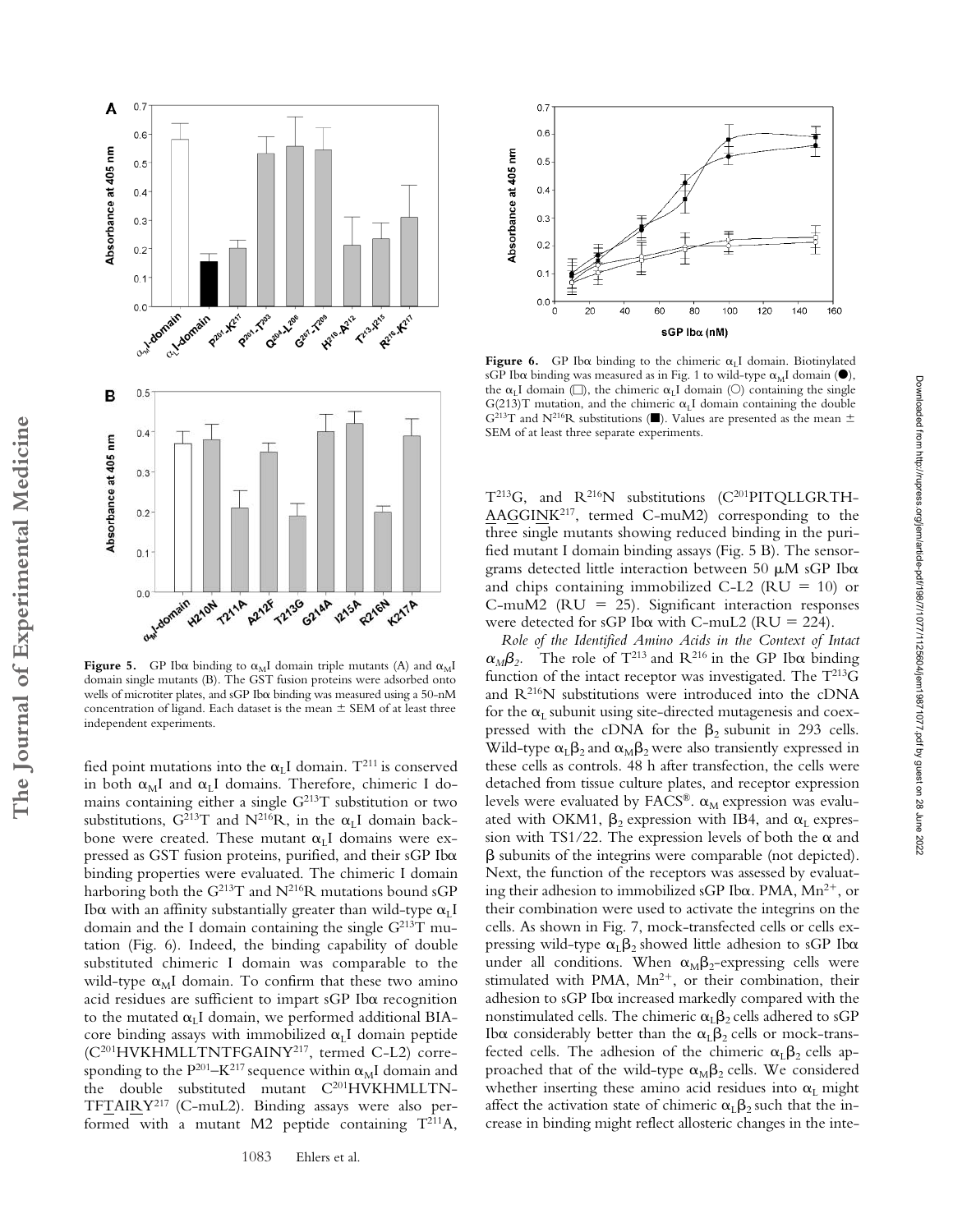

**Figure 7.** GP Ib $\alpha$  binding to the chimeric  $\alpha_L \beta_2$ . Adhesion of mocktransfected 293 cells (open bars),  $\alpha_L \beta_2$ -transfected cells (solid bars),  $\alpha_M \beta_2$ transfected cells (gray bars), and cells expressing the chimeric  $\alpha_L \beta_2$  receptor (striped bars) to sGP Ibo-coated wells. The percentage of input cells adherent after washing was calculated. Values are the mean  $\pm$  SEM of three individual experiments.

grin. Accordingly, we assessed the activation states of the chimeric integrin using MEM-83, an mAb that reacts with activated  $\alpha_{\text{L}}\beta_2$  (33). In FACS® analyses, MEM-83 failed to react with either the  $\alpha_{\text{L}}\beta_2$  or the chimeric  $\alpha_{\text{L}}\beta_2$  transfectants in the unstimulated state (MFI =  $14$  and  $10$ , respectively), but reacted well and equivalently with both transfectants upon stimulation with the combination of  $Mn^{2+}$  and PMA  $(MFI = 79$  and 83, respectively). Thus, the activation states of both the  $\alpha_{L}\beta_{2}$  and chimeric  $\alpha_{L}\beta_{2}$  transfectants, with and without stimulation, were similar.

**The Journal of Experimental Medicine**

The Journal of Experimental Medicine

 $\alpha_{\textit{M}}\beta_2$  and GP Ib $\alpha$  Facilitate the Interaction between Leukocytes and Platelets. Having previously reported that  $\alpha_{\text{M}}\beta_2$ and GP Ib $\alpha$  facilitate the heterotypic interaction between leukocytes and platelets, we turned to examining the effect of M2 on neutrophil adhesion to platelets. Thioglycollateelicited neutrophils were added to wells containing surface adherent platelets and adhesion was stimulated by the addition of PMA to each well. We verified by FACS® analysis that such PMA treatment up-regulated P-selectin expression 29.9-fold in platelets purified and prepared with PGE1 as described in Materials and Methods. Wild-type (Mac- $1^{+/+}$ ) neutrophils bound to adherent platelets (Fig. 8). In contrast, Mac-1-deficient (Mac-1<sup>-/-</sup>) neutrophils demonstrated markedly reduced adhesion to platelets (percent wild-type adhesion =  $18.2 \pm 8.0$ ) and adhesion of wildtype neutrophils was blocked by the rat anti–mouse  $\alpha_{\text{M}}\beta_2$ mAb M1/70 (percent wild-type adhesion =  $29.9 \pm 19.8$ ), indicating that under these conditions, neutrophil adhesion to platelets is largely  $\alpha_{\text{M}}\beta_2$  dependent, although a complimentary role for P-selectin/PSGL-1 is likely operative. M2, but not a scrambled version, inhibited dose dependently (IC<sub>50</sub> = 30 nM) wild-type neutrophil adhesion to platelets. Taken together, these observations indicate that under these experimental conditions, neutrophil adhesion to platelets is mediated primarily by the  $\alpha_M I$  domain sequence P<sup>201</sup>–K<sup>217</sup>.



Figure 8. Neutrophil binding to platelets is inhibited by M2 peptide. Neutrophils from wild-type  $(Mac-1^{+/+)}$  or Mac-1–deficient  $(Mac-1^{-/})$ mice were added to surface-adherent platelets. Adhesion was promoted by the addition of 17 ng/ml PMA. The contribution of  $\alpha_M \beta_2$  to wildtype neutrophil adhesion to platelets was also assayed by the addition of 10  $\mu$ g/ml rat anti-mouse  $\alpha_M$  mAb M1/70 (O). The effect of 0-1,000 nM M2 (<sup>0</sup>) and scM2 ( $\triangle$ ) on neutrophil adhesion was also examined. Adhesion was quantified by measuring the fluorescence of BCECF AM– loaded neutrophils. Data are expressed as percent wild-type neutrophil adhesion with vehicle alone (mean  $\pm$  SD,  $n = 3$  independent experiments).

*M2 Peptide Abrogates the Firm Adhesion of THP-1 Cells under Flow.* To evaluate the potential for M2 to modulate the adhesion of blood cells under flow, we perfused THP-1 cells that express Mac-1 over coverslips coimmobilized with soluble P-selectin and GP Ib $\alpha$  using a parallel plate flow chamber system (0.75 dynes/cm2). The number of rolling and arrested cells was quantified on five random fields after 3 min of perfusion. THP-1 cells rolled and arrested on coverslips cocoated with P-selectin and  $sGP$  Ib $\alpha$ and the number of rolling (control vs. scM2,  $P > 0.05$ ) or arrested (control vs. scM2,  $P > 0.05$ ) cells was unaffected by scM2 (Fig. 9 A). In contrast, M2 peptide inhibited THP-1 cell arrest, thereby increasing the number of rolling cells visualized. The effect of M2 on cell adhesion was similar to treatment with LPM19c, an anti-CD11b mAb that blocks  $\alpha_{\text{M}}\beta_2$ -dependent binding to sGP Ib $\alpha$ , thereby confirming the involvement of  $\alpha_{\text{M}}\beta_2$  in cell adhesion. Both cell rolling and arrest were abolished by treating cells with KPL-1, an anti–PSGL-1 mAb that blocks P-selectin binding. The effect of M2 on cell arrest was also quantified. Thus, on coverslips incubated with vehicle or scM2, 64 and 66% of THP-1 cells arrested, respectively (Fig. 9 B). After treatment with M2 peptide only 34% of cells arrested  $(P < 0.05)$ . Similarly, after preincubation of THP-1 cells with LPM19C, only 33% of cells arrested ( $P \le 0.05$ ). KPL-1 antibody treatment abrogated almost all rolling and subsequent arrest ( $\leq 10\%$ ; P  $\leq 0.01$ ).

## **Discussion**

In this study, we have identified the  $P^{201} – K^{217}$  segment, which spans an exposed loop and amphipathic  $\alpha$ 4 helix in the three-dimensional structure of the  $\alpha_M I$  domain, as the binding site for platelet GP Iba. This conclusion is supported by the following data: (a) mutant cell lines in which the  $\alpha_M I$  domain segments  $P^{201} - G^{207}$  and  $R^{208} - K^{217}$  were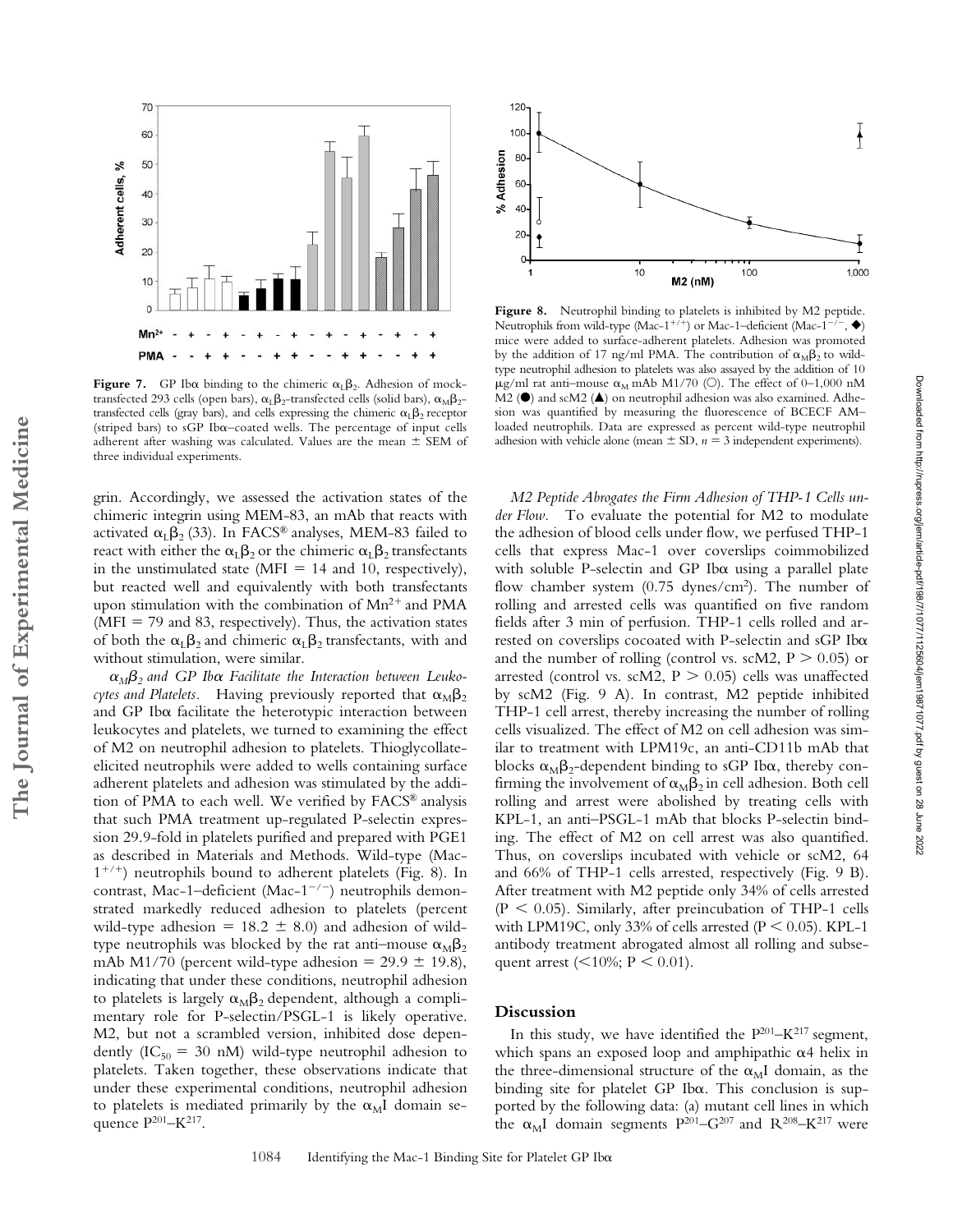

Figure 9. THP-1 cell adhesion under flow is inhibited by M2 peptide. Soluble GP Iba was coimmobilized with P-selectin on coverslips.  $0.6 \times 10^6/\text{ml}$ THP-1 cells were activated with KIM 127 and drawn across the substrates at 0.75 dynes/cm2 as detailed in Materials and Methods. The effect of M2 and scM2 peptides on THP-1 cell rolling and firm arrest was examined by preincubating  $50 \mu M$  of the peptide with the ligand-coated coverslip. To block PSGL-1 and  $\alpha_{\text{M}}\beta_2$  interactions, THP-1 cells were incubated with 20  $\mu$ g/ml KPL-1 or LPM19c mAb, respectively,

for 20 min before perfusion. The absolute number of rolling and arrested cells was quantified per  $\times 10$  field on five random fields after 3 min of perfusion. Data represent the mean  $\pm$  SEM,  $n = 3$  independent experiments. \*, P < 0.05 versus control peptide; \*\*, P < 0.01 versus control peptide.

switched to the homologous  $\alpha_L I$  domain segments failed to support adhesion to sGP Ib $\alpha$ , (b) mutation of amino acid residues within  $P^{201} – K^{217}$ ,  $H^{210} – A^{212}$ ,  $T^{213} – I^{215}$ , and  $R^{216} –$ K217 resulted in the loss of the binding function of the recombinant  $\alpha_M I$  domains to biotinylated sGP Ib $\alpha$ , (c) synthetic peptides duplicating the  $P^{201} - K^{217}$ , but not scrambled versions, directly bound sGP Ib $\alpha$  and inhibited  $\alpha_{\text{M}}\beta_2$ -dependent adhesion to  $sGP$  Ib $\alpha$  and adherent platelets, and (d) grafting key amino acids within the  $P^{201} – K^{217}$  sequence onto  $\alpha$ <sub>L</sub> converted  $\alpha$ <sub>L</sub> $\beta$ <sub>2</sub> into a GP Ib $\alpha$  binding integrin.

By virtue of binding diverse ligands including, among others, fibrin(ogen) (34, 35), ICAM-1 (36), factor X (37), C3bi (34), high molecular weight kininogen (38), and heparin (4),  $\alpha_{\text{M}}\beta_2$  regulates important leukocyte functions including adhesion, migration, coagulation, proteolysis, phagocytosis, oxidative burst, and signaling (30, 39–42). However, these ligands do not account for all of  $\alpha_M \beta_2$ 's adhesive interactions. Although previous studies have shown that  $\alpha_{\text{M}}\beta_2$  directly facilitates the recruitment of leukocytes at sites of platelet and fibrin deposition (5), the precise platelet counter receptors, including  $GP$  Ib $\alpha$  (11) and JAM-3 (43), have been elucidated only recently.

**The Journal of Experimental Medicine**

The Journal of Experimental Medicine

In this study, we have identified key elements of the binding site for GP Ib $\alpha$  within the  $\alpha_M$ I domain. The strategy to define the ligand binding site was based on the difference in the sGP Ib $\alpha$  binding properties of the  $\alpha_M I$  and  $\alpha$ <sub>L</sub>I domains and entailed four complimentary approaches. In the first approach, a series of homologue-scanning mutants, used previously to map the binding regions for NIF, iC3b, and fibrinogen (16, 20, 23), were screened for adhesion to sGP Iba. In these mutants, 16 segments at the hydrated surface of the  $\alpha_M I$  domain were replaced with the corresponding segments from the homologous  $\alpha_L I$  domain, which does not bind GP Ib $\alpha$ . 11 mutants lacked the ability to support adhesion sGP Ib $\alpha$ , and alteration of two other regions,  $\alpha_\text{M}(E^{178}-T^{185})$  and  $\alpha_\text{M}(\Delta E^{262}G^{263})$ , resulted in the partial loss of adhesive function. Thus, the initial insight provided by these mutant receptors indicated that the sGP Ib $\alpha$  binding interface within the  $\alpha_M I$  domain was composed of several nonlinear sequences.

The second approach entailed the use of synthetic peptides duplicating the sequences of the critical segments in the  $\alpha_M$  I domain. These analyses showed that two critical segments,  $\alpha_M(P^{201}-G^{207})$  and  $\alpha_M(R^{208}-K^{217})$ , may contain amino acid residues that participate directly in binding GP

Ib $\alpha$  because the peptide M2 that spanned  $P^{201} - K^{217}$  bound  $\mathrm{sGP}$  Ib $\alpha$  and inhibited  $\alpha_\mathrm{M}\beta_2$ -dependent adhesion to  $\mathrm{sGP}$ Ib $\alpha$  and adherent platelets. The negative results for other peptides (M1, M3–M5, and M7) synthesized to correspond to other negative mutants (Fig. 1 and Table I) do not exclude a role for other  $\alpha_M I$  domain segments in binding function. These segments may play an accessory role in ligand binding or the short peptides may simply not assume the appropriate conformation for recognition by the ligand. Finally, segments implicated in the binding of  $sGP$  Ib $\alpha$  by the negative mutants, other than  $P^{201} - K^{217}$ , may reflect interference by  $\alpha_L I$  domain residues rather than residues that actually participate in binding. It is also possible that the activation of  $\alpha_M \beta_2$ , rather than ligand binding per se, was affected adversely by the introduction of these  $\alpha_L$  segments within  $\alpha$ <sub>M</sub>I domain. Because these same mutants have been used in previous studies (17, 20, 23) to analyze interaction of other activation-dependent ligands with  $\alpha_M\beta_2$ , such effects on activation would need to specifically perturb GP Iba recognition.

To obtain direct evidence that the  $\alpha_M(P^{201}-K^{217})$  sequence constitutes the functional binding site for the GP Iba, we turned to a third approach using site-directed mutagenesis of the  $\alpha_M I$  domain. Binding experiments with purified sGP Ib $\alpha$  and GST-I domain mutants provided the independent confirmation that the  $P^{201} - K^{217}$  segment is important for sGP Ib $\alpha$  binding because mutations of these residues resulted in significant loss of sGP Iba binding. These experiments also served to narrow further the binding region to  $H^{210} - K^{217}$  and subsequently identified three single mutants showing reduced binding to  $sGP$  Ib $\alpha$  $(T^{211}A, T^{213}G,$  and  $R^{216}N$ ). Of these,  $T^{211}$  in  $\alpha_M I$  domain is conserved in the  $\alpha_L I$  domain. Thus, it was the conversion of the residue to A that perturbed GP Iba binding, suggesting that this substitution exerts a negative influence on the conformation of the  $\alpha_M I$  domain that is required for GP Iba recognition, rather than participating directly in ligand contact. The positioning of this residue on the interior of the  $\alpha$ 4-helix and facing the central core of the  $\alpha_M$ I domain, according to the crystal structures (8, 9), supports this interpretation. In contrast,  $T^{213}$  and  $R^{216}$  are appropriately positioned, including when the recent crystal structure of the GP Ib $\alpha$ /vWF A domain (44) is used as a template.

In the fourth approach, the two amino acids  $(T^{213}G$  and  $R^{216}N$  substitutions) within the  $\alpha_M(P^{201}-K^{217})$  were grafted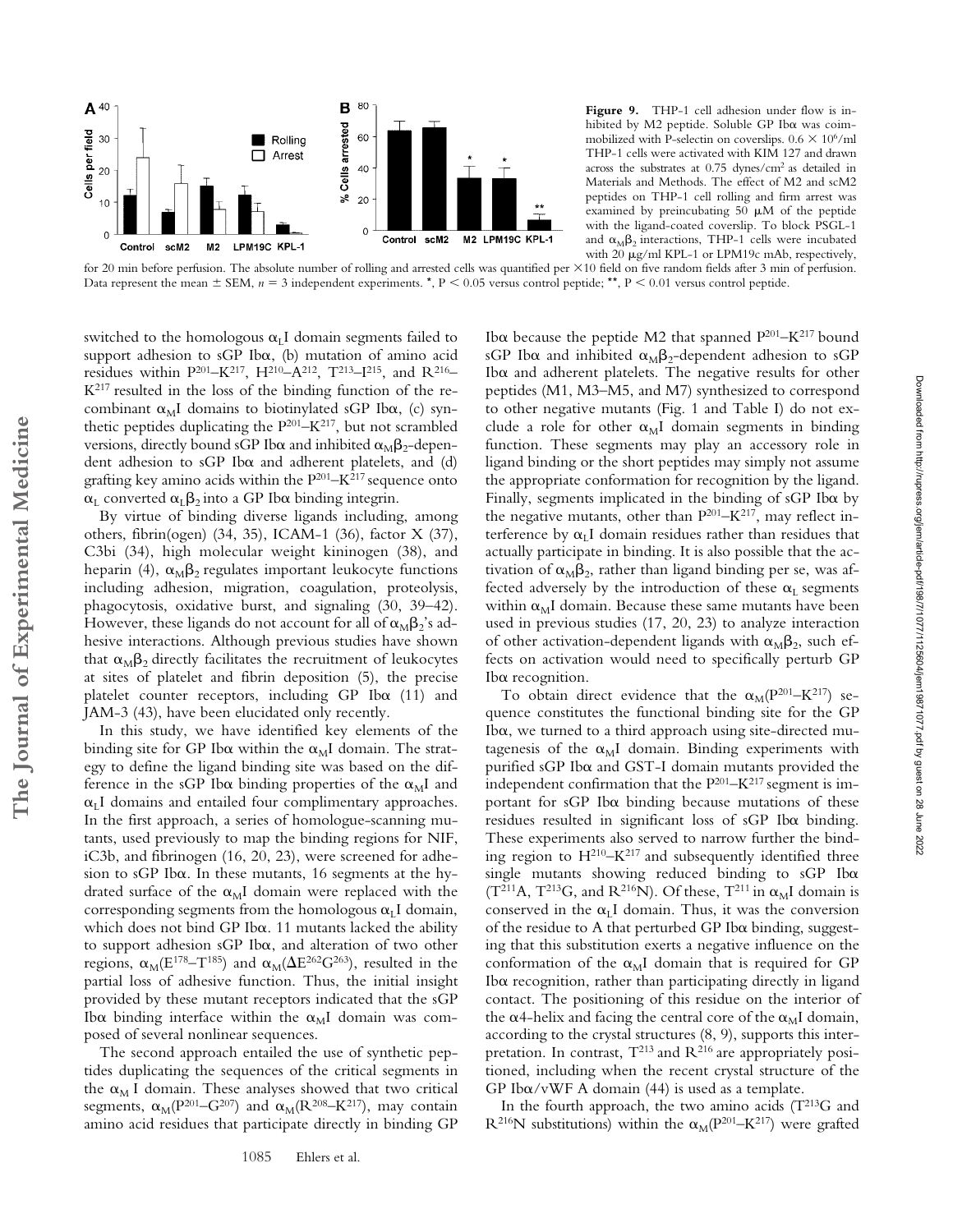into the corresponding positions of the  $\alpha_L I$  domain in the context of intact  $\alpha_L \beta_2$ . As demonstrated in Figs. 6 and 7, this manipulation imparted GP Ib $\alpha$  binding capacity to the chimeric molecule. Thus, the role of amino acids within the  $\alpha_M(P^{201}-K^{217})$  sequence in GP Ib $\alpha$  binding, which initially was inferred from the loss in function experiments, was verified by the gain in function approach. Taken together, the four approaches substantiated independently the role of  $\alpha_{\text{M}}(\text{P}^{201}\text{--}\text{K}^{217})$  in GP Ib $\alpha$  binding and provided evidence that two to three critical residues participate in ligand docking.

To date, several lines of evidence have emphasized that multiple ligands share overlapping binding sites within  $\alpha_M \beta_2$ , including the fact that one ligand (e.g., NIF) is capable of blocking the interaction of multiple ligands (C3bi, ICAM-1, fibrinogen) with the receptor (15, 45). However, although the binding sites for these ligands might be overlapping, they need not be identical (16, 17). Ustinov and Plow (22) have proposed a mosaic model in which many of the same loops and helices of the  $\alpha_M I$  domain, on or near its MIDAS face, may engage ligands, but different amino acid residues within these structures may contact the ligands. Direct support for this mosaic model is seen within the K<sup>245</sup>–R<sup>261</sup> segment of the  $\alpha_M I$  domain, which has been implicated in both NIF and fibrinogen recognition (23). Key contact amino acids in this loop for fibrinogen binding are F<sup>246</sup>, D<sup>254</sup>, and P<sup>257</sup>, whereas Y<sup>252</sup> and E<sup>258</sup> are involved in NIF binding. This same  $\alpha_M I$  domain segment is also involved in C3bi recognition by  $\alpha_{\text{M}}\beta_2$  (17).

Under the experimental conditions used in this study, which assayed the adhesion of activated neutrophils to surface-adherent platelets after vigorous washing, the predominant interaction between neutrophils and platelets appeared to be mediated by  $\alpha_{\text{M}}\beta_2$  binding to sGP Ib $\alpha$ , based on the ability of M2 to inhibit  $>80\%$  of neutrophil adhesion. The enhanced potency of M2 with respect to inhibiting neutrophil adhesion to platelets ( $IC_{50} = 30$  nM) compared with BIAcore (kD = 17  $\mu$ M) is possibly secondary to the fact that leukocytes express  $\alpha_M \beta_2$  and platelets express GP Ib $\alpha$  in their native conformations. In contrast, BIAcore experiments used sGPIba with immobilized M2 peptide.

**The Journal of Experimental Medicine**

The Journal of Experimental Medicine

Our data do not rule out the possibility of additional platelet surface receptors for  $\alpha_{\text{M}}\beta_2$ . Other potential  $\alpha_{\text{M}}\beta_2$ ligands present on the platelet membrane include fibrinogen (bound to GP IIb-IIIa; 34, 35), ICAM-2 (46), high molecular weight kininogen (38), and JAM-3 (43). However, a leukocyte–platelet interaction mediated by fibrinogen bridging between  $\alpha_{\text{M}}\beta_2$  and GP IIb/IIIa has been discounted by Ostrovsky et al. (47), who found that neither RGDS peptides nor the replacement of normal platelets with thrombasthenic platelets (i.e., lacking GP IIb/IIIa) affected the accumulation of the leukocytes on platelets. Although  $\alpha_{\rm M} \beta_2$  binds ICAM-1, this receptor is not found on platelets. Platelets express a related receptor, ICAM-2 (48), but Diacovo et al. (5) have shown that ICAM-2 blockade has no effect on the firm adhesion of neutrophils on monolayers of activated platelets under flow. Santoso et al. (43) have reported recently that  $\alpha_{\text{M}}\beta_2$  may also bind to platelet

JAM-3, cooperating with GP Iba to mediate neutrophilplatelet adhesive contacts (43).

The present observations also suggest a possible target for therapeutic intervention. In particular, the specificity of M2 inhibitory action toward GP Iba (i.e., noninhibitory toward fibrinogen) suggests that it might be possible to prevent leukocyte attachment to platelets by targeting GP Ib $\alpha$ without inhibiting other  $\alpha_{\rm M} \beta_2$  functions. Our recent observations have identified  $\alpha_{\text{M}}\beta_2$  as a molecular determinant of neointimal thickening after experimental arterial injury that produces endothelial denudation and platelet deposition. We found that antibody-mediated blockade (49) or selective absence (50) of  $\alpha_{\text{M}}\beta_2$  impaired transplatelet leukocyte migration into the vessel wall, diminishing medial leukocyte accumulation and neointimal thickening after experimental angioplasty or endovascular stent implantation. Therefore, this study identifying the precise binding site responsible for  $\alpha_M \beta_2$ -GP Ib $\alpha$  interaction might provide a molecular strategy for disrupting leukocyte–platelet complexes that promote vascular inflammation in thrombosis, atherosclerosis, and angioplasty-related restenosis.

This work was supported in part by grants from the National Institutes of Health (HL53993, HL36028, and HL65090 to F.W. Luscinskas, HL65967 and HL64796 to J.A. Lopez, HL66197 to E.F. Plow, and HL57506 and HL60942 to D.I. Simon). R. Ehlers received a post-doctoral research fellowship from Society for Thrombosis and Hemostasis Research, Germany. V. Ustinov received a post-doctoral research fellowship from The Ohio Valley Affiliate, American Heart Association (0120394B). R.M. Rao is an ARC Copeman Traveling Research Fellow.

*Note added in proof.* Hoffmeister et al. (Hoffmeister, K.M., E.C. Josefsson, N.A. Isaac, H. Clausen, J.H. Hartwig, and T.P. Stossel. 2003. Glycosylation restores survival of chilled blood platelets. *Science*. 301: 1531–1534.) have recently reported that chilled platelets are cleared by hepatic macrophage  $\alpha_{\text{M}}\beta_2$  receptors via an interaction between platelet GP I $\beta\alpha$  and a non–I-domain, lectin-binding site within  $a_{M}\beta_{2}$ .

*Submitted: 20 December 2002 Revised: 6 August 2003 Accepted: 12 August 2003*

### **References**

- 1. Springer, T.A. 1994. Traffic signals for lymphocyte recirculation and leukocyte emigration: a multistep paradigm. *Cell.* 76:301–314.
- 2. Smith, C.W., S.D. Marlin, R. Rothlein, C. Toman, and D.C. Anderson. 1989. Cooperative interactions of LFA-1 and Mac-1 with intercellular adhesion molecule-1 in facilitating adherence and transendothelial migration of human neutrophils in vitro. *J. Clin. Invest.* 83:2008–2017.
- 3. Languino, L.R., A. Duperray, K.J. Joganic, M. Fornaro, G.B. Thornton, and D.C. Altieri. 1995. Regulation of leukocyteendothelium interaction and leukocyte transendothelial migration by intercellular adhesion molecule 1-fibrinogen recognition. *Proc. Natl. Acad. Sci. USA.* 92:1505–1509.
- 4. Diamond, M.S., R. Alon, C.A. Parkos, M.T. Quinn, and T.A. Springer. 1995. Heparin is an adhesive ligand for the leukocyte integrin Mac-1 (CD11b/CD18). *J. Cell Biol.* 130:1473–1482.
- 5. Diacovo, T.G., S.J. Roth, J.M. Buccola, D.F. Bainton, and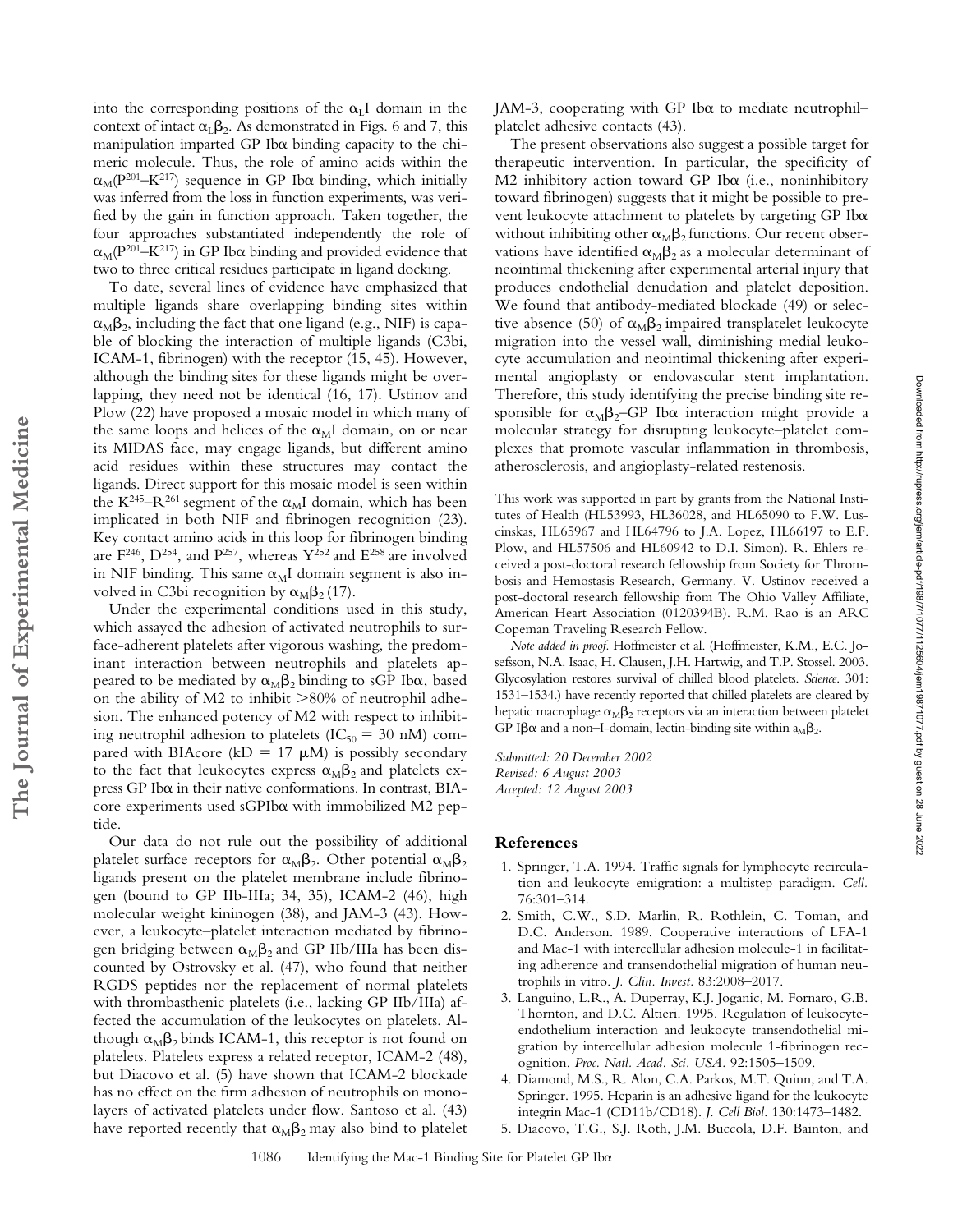T.A. Springer. 1996. Neutrophil rolling, arrest, and transmigration across activated, surface-adherent platelets via sequential action of P-selectin and the beta 2-integrin CD11b/ CD18. *Blood.* 88:146–157.

- 6. McEver, R.P., and R.D. Cummings. 1997. Role of PSGL-1 binding to selectins in leukocyte recruitment. *J. Clin. Invest.* 100:S97–S103.
- 7. Diamond, M.S., J. Garcia-Aguilar, J.K. Bickford, A.L. Corbi, and T.A. Springer. 1993. The I domain is a major recognition site on the leukocyte integrin Mac-1 (CD11b/CD18) for four distinct adhesion ligands. *J. Cell Biol.* 120:1031– 1043.
- 8. Lee, J.O., P. Rieu, M.A. Arnaout, and R. Liddington. 1995. Crystal structure of the A domain from the alpha subunit of integrin CR3 (CD11b/CD18). *Cell.* 80:631–638.
- 9. Qu, A., and D.J. Leahy. 1995. Crystal structure of the I-domain from the CD11a/CD18 (LFA-1, alpha L beta 2) integrin. *Proc. Natl. Acad. Sci. USA* 92:10277-10281.
- 10. Sadler, J.E., B.B. Shelton-Inloes, J.M. Sorace, J.M. Harlan, K. Titanti, and E.W. Davie. 1985. Cloning and characterization of two cDNAs coding for human von Willebrand factor. *Proc. Natl. Acad. Sci. USA.* 82:6394–6398.
- 11. Simon, D.I., Z. Chen, H. Xu, C.Q. Li, J. Dong, L.V. McIntire, C.M. Ballantyne, L. Zhang, M.I. Furman, M.C. Berndt, et al. 2000. Platelet glycoprotein Ib $\alpha$  is a counterreceptor for the leukocyte integrin Mac-1 (CD11b/CD18). *J. Exp. Med.* 192:193–204.
- 12. Diamond, M., J. Garcia-Aguiliar, J. Bickford, A. Corbi, and T. Springer. 1993. The I domain is a major recognition site on the leukocyte integrin Mac-1 (CD11b/CD18) for four distinct ligands. *J. Cell Biol.* 120:1031–1043.
- 13. Zhou, L., D.H. Lee, J. Plescia, C.Y. Lau, and D.C. Altieri. 1994. Differential ligand binding specificities of recombinant CD11b/CD18 integrin I-domain. *J. Biol. Chem.* 269:17075– 17079.

**The Journal of Experimental Medicine**

The Journal of Experimental Medicine

- 14. Ueda, T., P. Rieu, J. Brayer, and M.A. Arnaout. 1994. Identification of the complement iC3b binding site in the beta 2 integrin CR3 (CD11b/CD18). *Proc. Natl. Acad. Sci. USA.* 91:10680–10684.
- 15. Rieu, P., T. Ueda, I. Haruta, C.P. Sharma, and M.A. Arnaout. 1994. The A-domain of beta 2 integrin CR3 (CD11b/CD18) is a receptor for the hookworm-derived neutrophil adhesion inhibitor NIF. *J. Cell Biol.* 127:2081– 2091.
- 16. Zhang, L., and E.F. Plow. 1996. A discrete site modulates activation of I domains. *J. Biol. Chem.* 271:29953–29957.
- 17. Zhang, L., and E.F. Plow. 1999. Amino acid sequences within the alpha subunit of integrin alpha M beta 2 (Mac-1) critical for specific recognition of C3bi. *Biochemistry.* 38: 8064–8071.
- 18. Rieu, P., T. Sugimori, D.L. Griffith, and M.A. Arnaout. 1996. Solvent-accessible residues on the metal ion-dependent adhesion site face of integrin CR3 mediate its binding to the neutrophil inhibitory factor. *J. Biol. Chem.* 271:15858– 15861.
- 19. McGuire, S.L., and M.L. Bajt. 1995. Distinct ligand binding sites in the I domain of integrin alpha M beta 2 that differentially affect a divalent cation-dependent conformation. *J. Biol. Chem.* 270:25866–25871.
- 20. Zhang, L., and E.F. Plow. 1997. Identification and reconstruction of the binding site within  $\alpha M\beta 2$  for a specific and high affinity ligand, NIF. *J. Biol. Chem.* 272:17558–17564.
- 21. Li, R., P. Rieu, D.L. Griffith, D. Scott, and M.A. Arnaout.

1998. Two functional states of the CD11b A-domain: correlations with key features of two  $Mn^{2+}$ -complexed crystal structures. *J. Cell Biol.* 143:1523–1534.

- 22. Ustinov, V.A., and E.F. Plow. 2002. Delineation of the key amino acids involved in neutrophil inhibitory factor binding to the I-domain supports a mosaic model for the capacity of integrin alphaMbeta 2 to recognize multiple ligands. *J. Biol. Chem.* 277:18769–18776.
- 23. Yakubenko, V.P., D.A. Solovjov, L. Zhang, V.C. Yee, E.F. Plow, and T.P. Ugarova. 2001. Identification of the binding site for fibrinogen recognition peptide gamma 383-395 within the alpha MI-domain of integrin alpha Mbeta 2. *J. Biol. Chem.* 276:13995–14003.
- 24. Ault, K.A., and T.A. Springer. 1981. Cross-reaction of a ratanti-mouse phagocyte-specific monoclonal antibody (anti-Mac-1) with human monocytes and natural killer cells. *J. Immunol.* 120:359–364.
- 25. Diamond, M.S., and T.A. Springer. 1993. A subpopulation of Mac-1 (CD11b/CD18) molecules mediates neutrophil adhesion to ICAM-1 and fibrinogen. *J. Cell Biol.* 120:545–556.
- 26. Robinson, M.K., D. Andrew, H. Rosen, D. Brown, S. Ortlepp, P. Stephens, and E.C. Butcher. 1982. Antibody directed against the Leu-CAM b-chain (CD18) promotes both LFA-1- and CR3-dependent adhesion events. *J. Immunol.* 148:1080–1085.
- 27. Dransfield, I., and N. Hogg. 1989. Regulated expression of Mg2+ binding epitope on leukocyte integrin alpha subunits. *EMBO J.* 8:3759–3765.
- 28. Simon, D.I., N.K. Rao, H. Xu, Y. Wei, O. Majdic, E. Ronne, L. Kobzik, and H.A. Chapman. 1996. Mac-1 (CD11b/CD18) and the urokinase receptor (CD87) form a functional unit on monocytic cells. *Blood.* 88:3185–3194.
- 29. Zhang, L., and E.F. Plow. 1996. Overlapping, but not identical, sites are involved in the recognition of C3bi, neutrophil inhibitory factor, and adhesive ligands by the alphaMbeta2 integrin. *J. Biol. Chem.* 271:18211–18216.
- 30. Lu, H., C.W. Smith, J. Perrard, D. Bullard, L. Tang, S.B. Shappell, M.L. Entman, A.L. Beaudet, and C.M. Ballantyne. 1997. LFA-1 is sufficient in mediating neutrophil emigration in Mac-1-deficient mice. *J. Clin. Invest.* 99:1340–1350.
- 31. Dallacqua, W., E.R. Goldman, E. Eisenstein, and R.A. Mariuzza. 1996. A mutational analysis of the binding of two different proteins to the same antibody. *Biochemistry.* 35:9667– 9676.
- 32. Luscinskas, F.W., G.S. Kansas, H. Ding, P. Pizcueta, B.E. Schleiffenbaum, T.F. Tedder, and M.A. Gimbrone, Jr. 1994. Monocyte rolling, arrest and spreading on IL-4–activated vascular endothelium under flow is mediated via sequential action of *L*-selectin,  $\beta$  1-integrins, and  $\beta$  2-integrins. *J. Cell Biol.* 125:1417–1427.
- 33. Landis, R.C., A. McDowall, C.L. Holness, A.J. Littler, D.L. Simmons, and N. Hogg. 1994. Involvement of the "I" domain of LFA-1 in selective binding to ligands ICAM-1 and ICAM-3. *J. Cell Biol.* 126:529–537.
- 34. Wright, S.D., J.S. Weitz, A.J. Huang, S.M. Levin, S.C. Silverstein, and J.D. Loike. 1988. Complement receptor type three (CD11b/CD18) of human polymorphonuclear leukocytes recognizes fibrinogen. *Proc. Natl. Acad. Sci. USA.* 85: 7734–7738.
- 35. Altieri, D.C., R. Bader, P.M. Mannucci, and T.S. Edgington. 1988. Oligospecificity of the cellular adhesion receptor Mac-1 encompasses an inducible recognition specificity for fibrinogen. *J. Cell Biol.* 107:1893–1900.